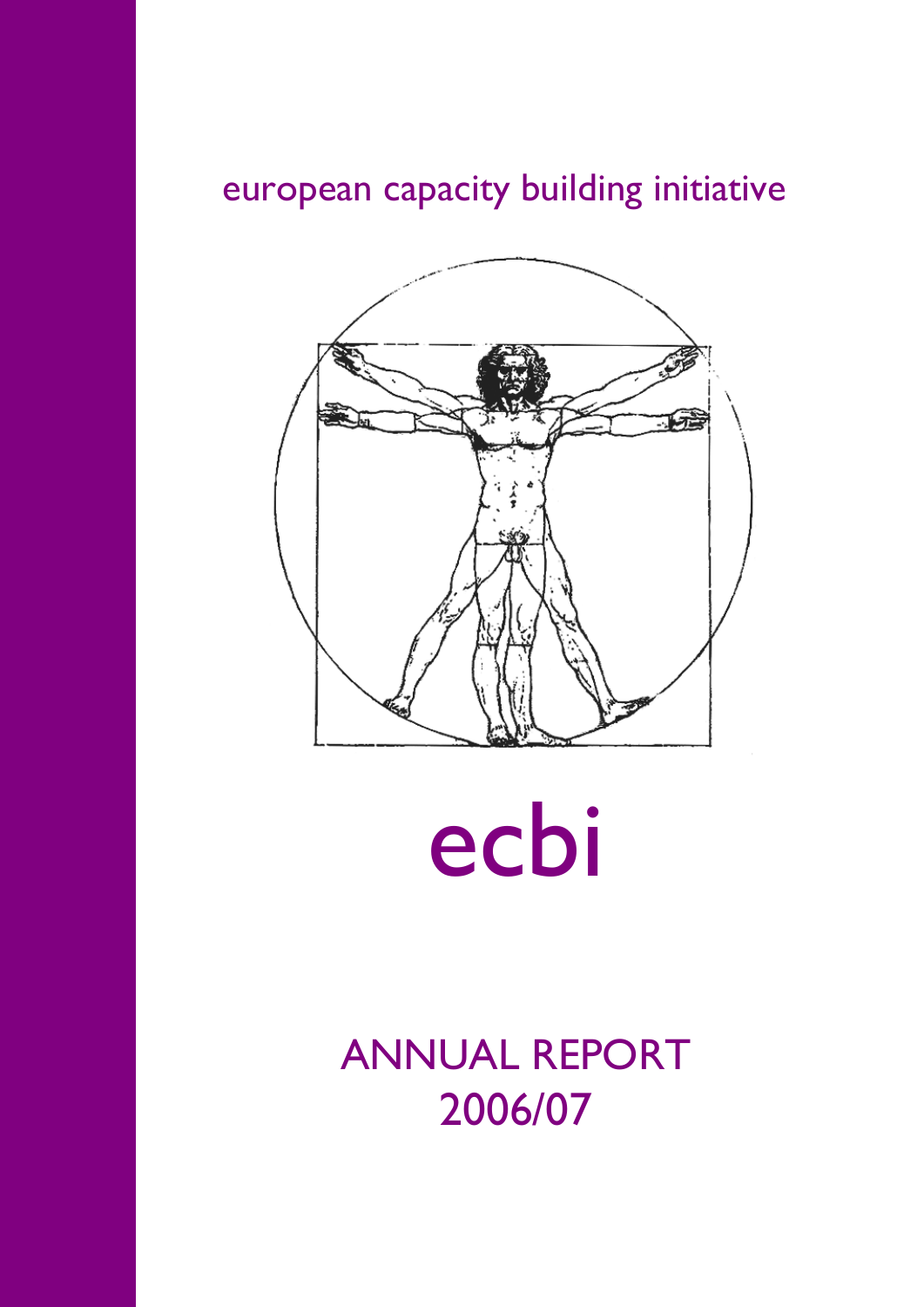# ABOUT THE ecbi

A key limitation of the global climate change negotiations is the lack of a level playing field between many delegations, particularly North-South, and South-South. Other major obstacles are mutual misunderstanding and a lack of trust, above all between industrialised and developing countries.

The European Capacity Building Initiative (ecbi) aims to reduce and overcome these limitations and obstacles through a number of capacity- and trust- building activities, subsumed under three complementary integrated Programmes:

- Oxford Fellowship Programme, a primarily trust-building programme with an informal (senior level) exchange of institutional and procedural knowledge;
- Workshop Programme, to enhance negotiating skills; and
- **Policy Analysis Programme, to enhance** analytic capacity.

The core of the ecbi is focused on collaborations with European and developing countries from Sub-Saharan Africa, South Asia – including the regional leaders South Africa and India – and the Group of Least Developed Countries (LDCs). Outside these core regions, there is

also participation from Brazil and China, as well as from OECD non-Annex B 'Advanced Developing Countries' (ADCs), such as Mexico and Turkey.

### OXFORD FELLOWSHIP PROGRAMME

At the heart of the ecbi is an Oxford-based Fellowship Programme mainly for leading climate negotiators from the participating developing countries. Its primary purpose is to build trust and exchange procedural and institutional knowledge both among the Fellows ('South-South trust building'), and between them and their European colleagues ('North-South trust building').

The North-South element of this trustbuilding effort is carried out through Country Visits to some of the participating European Partner agencies and an Oxford Seminar in the home of the Fellowships. Both activities bring together developing country Fellows and their European counterparts in a structured framework that helps to establish working relationships outside the often guarded context of the official negotiations. They enable the Fellows to find out how climate change issues are managed by European governments, and provide an opportunity to exchange views in an informal and non-confrontational setting. They also enable the European partners to discover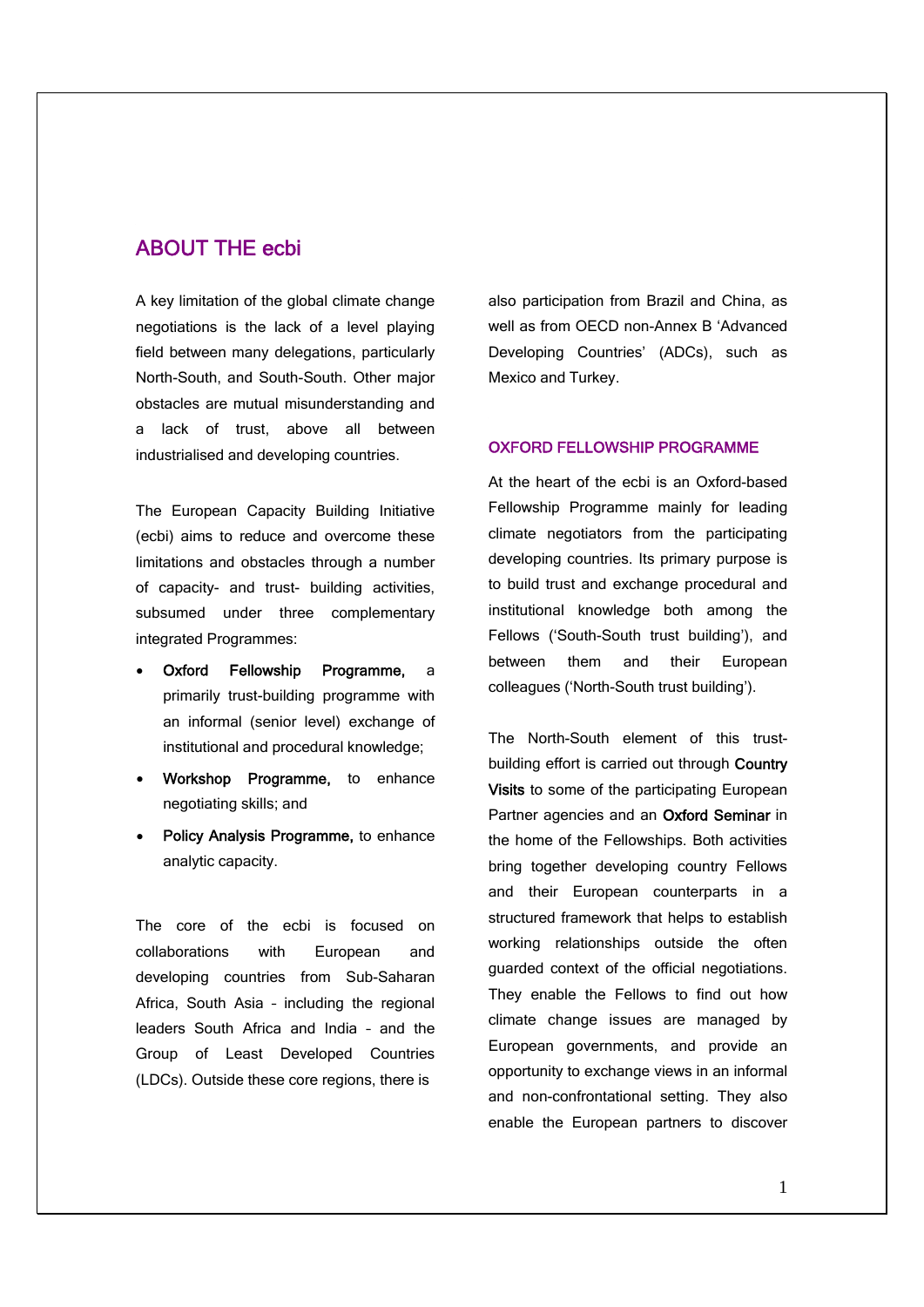and better understand the situation of their developing country colleagues – one of the reasons why the ecbi is not just a capacitybuilding initiative  $by$  Europeans, but also for Europeans.

South-South relations and trust building – often of at least equal importance in supporting the international negotiations – are carried out during the Fellowship Colloquium in Oxford, where the Fellows have the chance to exchange views and experiences among themselves in 'closed session'. In light of the considerable existing negotiating capacities of the participating regional developing country leaders (Brazil, China, India, South Africa), they are primarily involved in the trust-building activities of the Oxford Fellowship Programme.

To maintain the momentum of these trustbuilding activities, the Fellowship Programme, funding permitting, also envisages an annual one-day Bonn Seminar during the intersessional Subsidiary Bodies meetings in Bonn/Germany. Concerning logistical support, the Fellowship Programme includes a certain number of Senior Bursaries to help Fellows and (potential) Fellowship candidates to attend meetings of the Subsidiary Bodies.

The activities of the Fellowship Programme also include maintenance of the ecbi website (www.EuroCapacity.org), with a special 'members only' electronic network (ecbi-net) to assure the sustained long-term nature of the relations established both with their

European counterparts and between the Fellows themselves.

# WORKSHOP PROGRAMME

Country coalitions can be as much in need of enhancing negotiating capacity as individual countries, especially with respect to effectively functioning as a group. This is particularly true for Least Developed Countries (LDCs), which will only be able to make their voice heard by harnessing the considerable potential for synergies between them. For this purpose – and generally to help improve the articulation and representation of developing country positions in the climate negotiating fora – the Workshop Programme organises annual regional and pre-COP negotiation capacitybuilding workshops.

The main purpose of the pre-COP Workshops is to support selected (junior) negotiators from LDCs in gaining a better understanding of the issues discussed at the COPs, and to build their negotiating skills through role-playing and practice sessions. While not intended to prepare negotiating positions – the prerogative of the countries themselves – the pre-COP workshops will aim to help build the skills and capacities to negotiate more effectively. Over time, it is expected that the Workshops will assist LDC negotiators in building expertise over and beyond issues specific to LDCs, enabling them to divide negotiating tasks among the group, rather than all of them following the same negotiating track.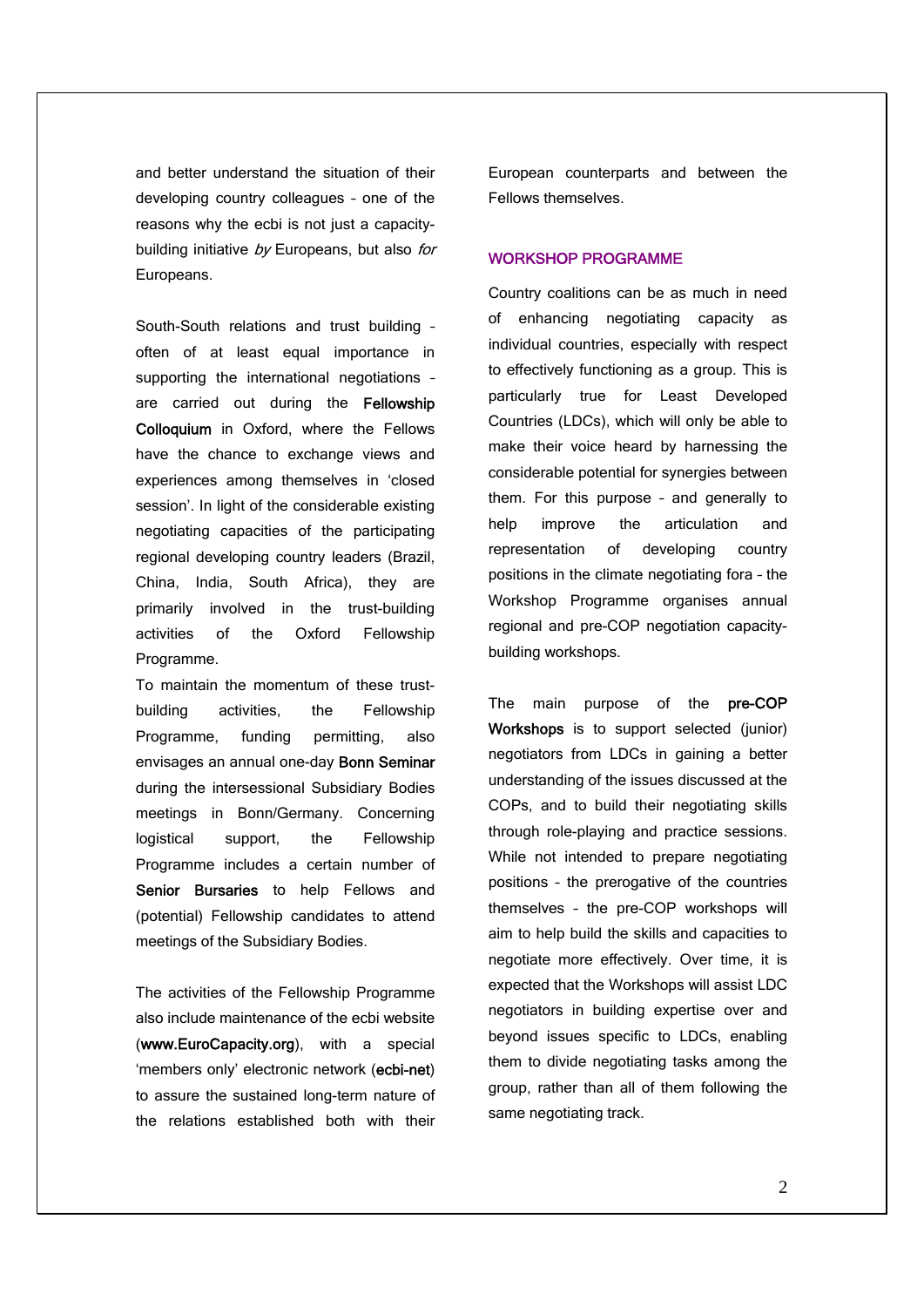To further enhance the negotiating capacity of the LDC Group, the Workshop Programme has some Junior Bursaries available to enable a number (typically 6 to 8) of junior LDC officials to participate not only in the pre-COP Workshops, but for the duration of the COPs.

Other than these (LDC-only) pre-COP workshops, the Workshop Programme carries out a number of annual Regional Workshops that are not restricted to LDCs. At present, the regions covered are South/East Africa, West Africa (Francophone), and South/South-East Asia. Participants are junior officials from UNFCCC delegations and mainstream economics/development ministries of the countries in the region. The overall aim of Regional Workshops is threefold:

- To discuss upcoming negotiation issues of regional importance, with a view to facilitating negotiation positions for the subsequent UNFCCC Sessions.
- To introduce the participants from the mainstream ministries to the climate change problem, with particular focus on its regional aspects.
- To facilitate networking, especially between the climate change negotiators and their mainstream colleagues.

In order to achieve the desired sustained effect of its activities, the Workshop Programme carries out post-workshop mentoring and networking of participants, as part of ecbi-net.

# POLICY ANALYSIS PROGRAMME

One of the key constraints to the negotiating capacity of many developing countries in the UN climate change negotiations is the lack of solid analysis and policy advice concerning the effects of the issues being negotiated. The differences in analytic capacity with the industrialized world are profound and institutionally manifest. The OECD, for instance, has an immense apparatus producing thorough and focused reports, including direct advice on future policy responses to each of the member countries in all relevant areas and social activities. These reports range from broad scenario discussions to more focused analyses and are, as such, critical to the countries' positioning in the global climate change negotiations.

Due to the lack of economic and institutional capacity, such material is in general not produced by or for the poorer developing countries. The ecbi Policy Analysis Programme (PAP) seeks to help remedy this situation and partly fill this gap by identifying and generating information and policy advice relevant to developing countries' concerns in the UN climate change negotiations. If such material is to serve as the basis for discussions on future policies, it has to be perceived of as relevant, timely, and trustworthy by the ultimate target stakeholder group, i.e. the developing country negotiators in question. The activities of the PAP are carried out in close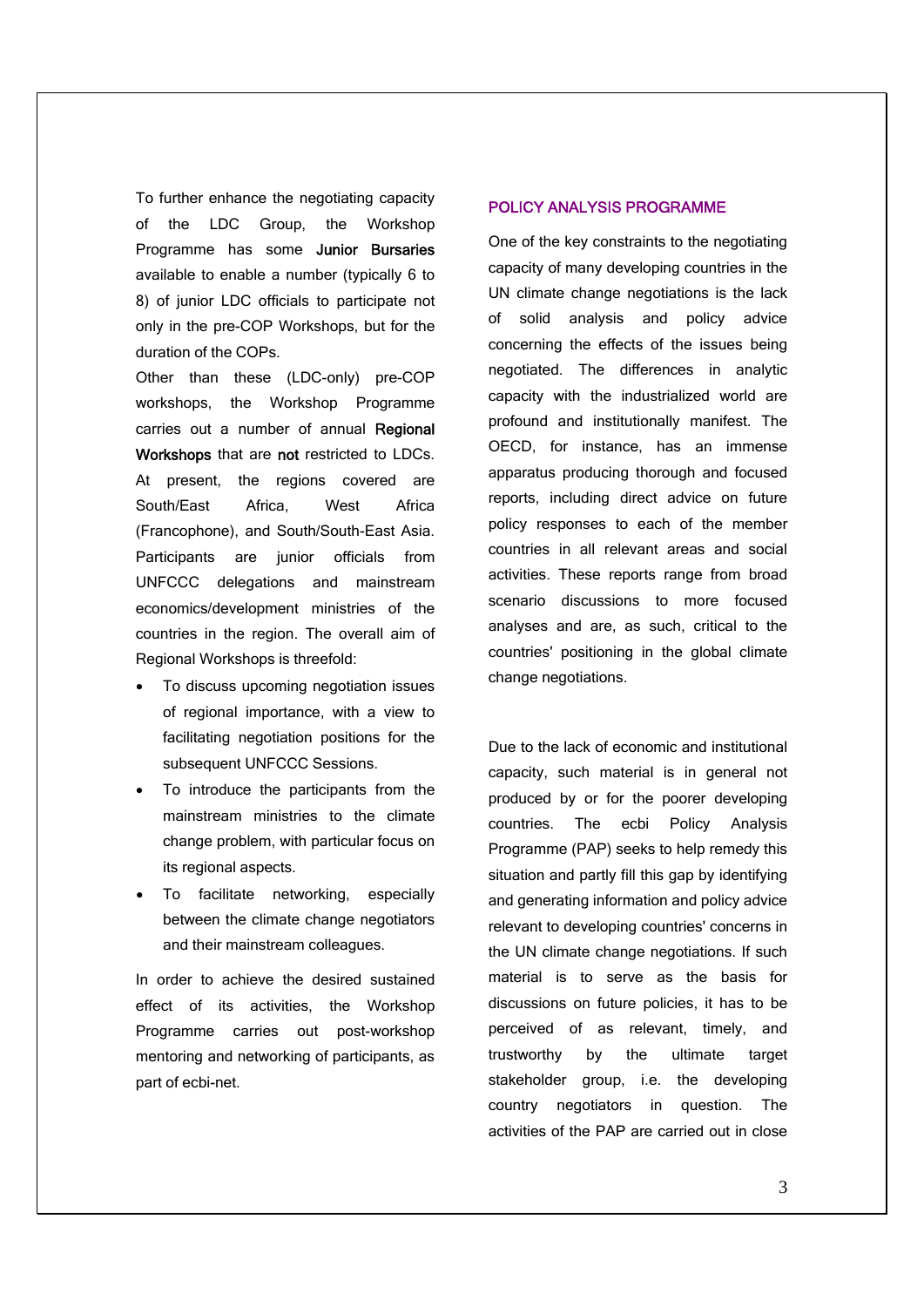collaboration with these stakeholders, particularly through a dialogue during the FP and WP activities as guided by the ecbi Steering Committee and Annual General Meeting.

# MANAGEMENT

The day-to-day running of the ecbi is carried out by the Director with support from the Programme Heads of the thee ecbi Lead Member Institutions -- Oxford Climate Policy (OCP); International Institute for Environment and Development (IIED); and Stockholm Environment Institute (SEI). The Director and Programme Heads collectively form the Executive Committee.

Strategic guidance and quality control are provided from outside the ecbi Membership by the participating government Partners, primarily through designated Country Coordinators. The Annual General Meeting – to be held in parallel with the intersessional

related training, travel expenses and the cost of project specific software or data needs. While it is expected that the ecbi Analysts will spend some time working with their colleagues at the European ecbi institutions, most of the work is to be undertaken in their home institutions.

UNFCCC Subsidiary Bodies meetings – is open to all the participating government Partners and is the main quality control instrument for the ecbi.

Strategic guidance on the content of the Initiative is given by a Steering Committee of Country Coordinators, presently co-chaired by Mr Mama Konate (Mali) and Ambassador Bo Kjellen (Sweden).

It is envisaged that the Initiative will be established as a long-term instrument for the sustained building of developing country negotiation capacity.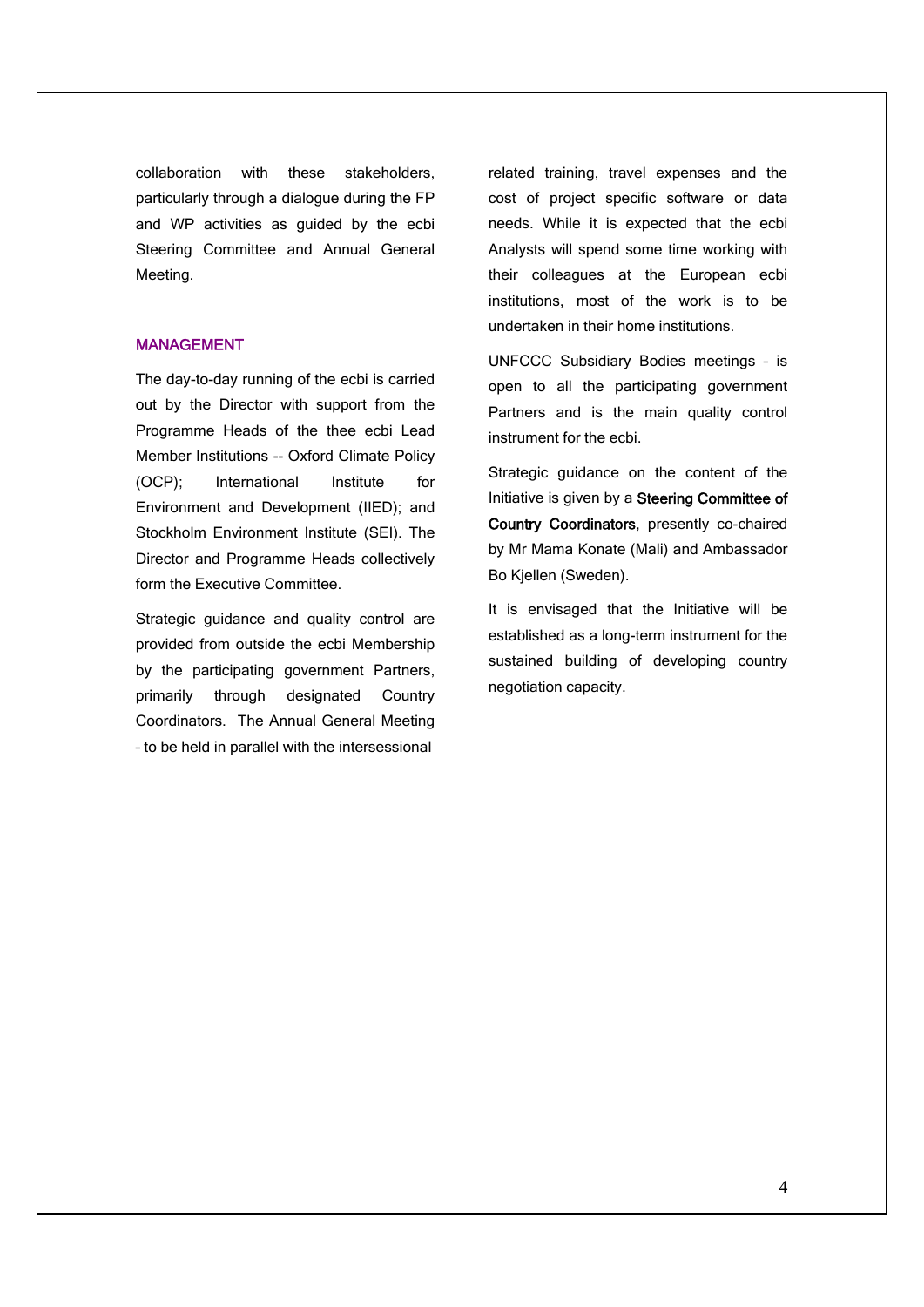### MESSAGE FROM THE CO-CHAIRS OF THE STEERING COMMITTEE



### **Bo Kjellén**

Capacity-building is a concept with many connotations. As ecbi is now being more and more established as an important component in the international response to global change we may well reflect on our ambitions in this respect.

First, we all need capacity-building. As the world faces new challenges of a new character, we need to adapt our thinking to this new reality. Mankind has never been in this situation before: we have never had the power to influence the whole global natural system. This engages our capacity to understand the real nature of the unchartered territory we have entered and to draw the right conclusions both at the personal and the societal levels.

Second, we all need to improve our capacity to deal with the over-arching problem of climate change. Climate change impacts on all other systems which constitute the global environment: Water, agriculture, food security, urbanization and rural development are all dependent on the evolution of climate change. Only over the last year we have learnt more about these impacts - the Fourth Assessment Report of the IPCC and the Stern Review have created a new basis for action. And Al Gore has created a new awareness and a new sense of urgency with his film "An Inconvenient Truth". Public opinion is worried and expects guidance from politicians, academics and other experts. Once again, we all need cpacitybuilding.

Third, the traditional notion of capacityessential component of development cooperation and the joint efforts to improve the living conditions of hundreds of millions of human beings all around the world. But again, we all have to realize that the picture needs to be nuanced. Capacity-building is not a one-way street: we who come from the north need to realize that we have a lot to learn from our colleagues in the south and that we have to approach capacity-building with a fair degree of modesty, realizing that our experiences and methods have to b adapted to the reality in developing countries.

Fourth, capacity-building also means trustbuilding. In global negotiations, the common understanding of the nature of the problems will only lead to efficient action if there is trust between the parties. As we are all working together to try to cope with the problems of the world in the context of a new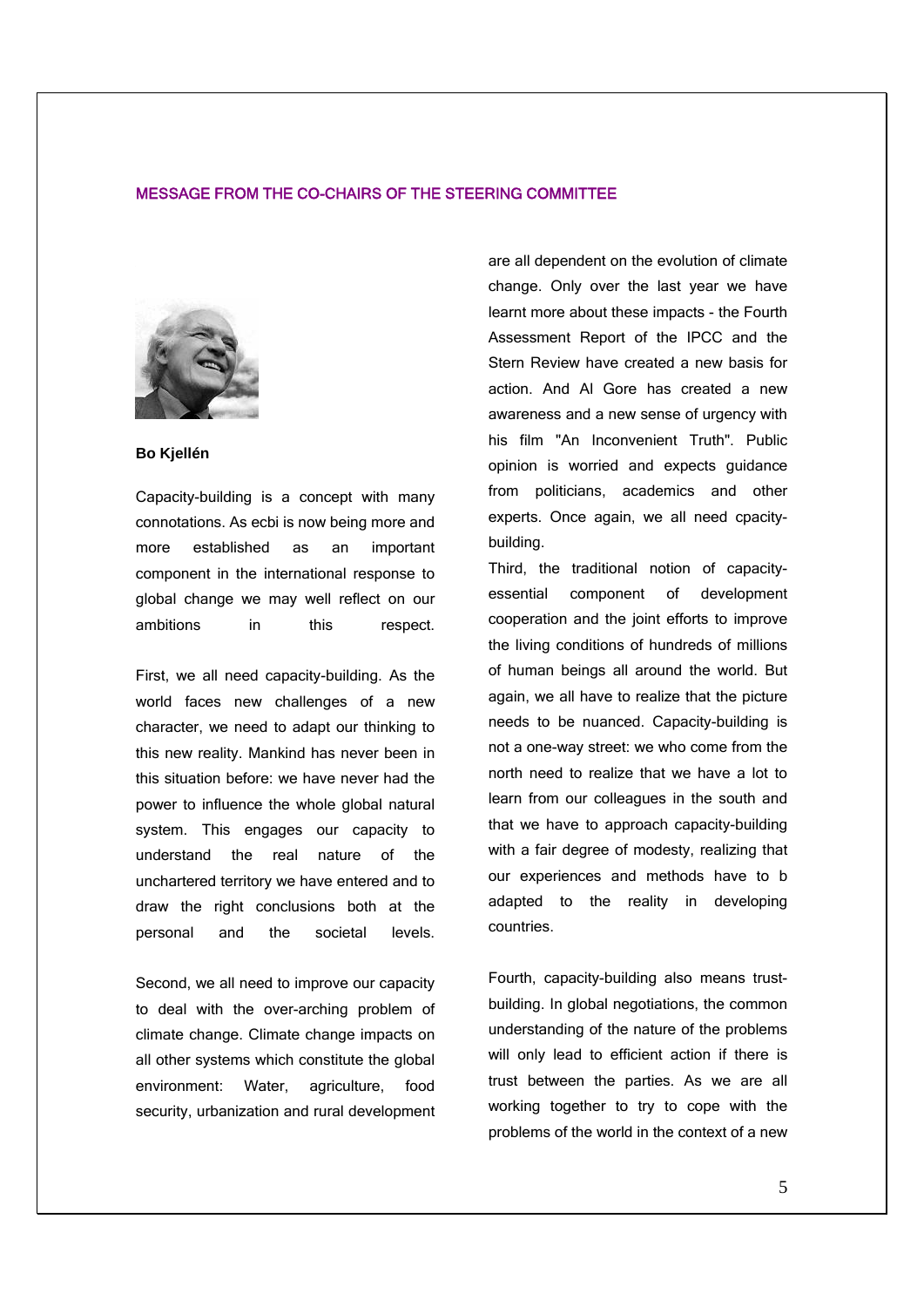diplomacy for sustainable development, we can only reach good results if we have confidence in the sincerity of all parties to reach mutually satisfactory solutions.

As the initiative is now maturing we believe that all its components - the fellowships, the seminars, and the policy analysis programme - contribute in an efficient way to the right combination of knowledge and trust which will enable senior negotiators, and a new generation of diplomats and experts, to be still better equipped to deal with the global problems facing mankind. The European Capacity Building Initiative seeks to manage these different connotations of capacity-building.

Personally, I consider it a great privilege to be associated with this work.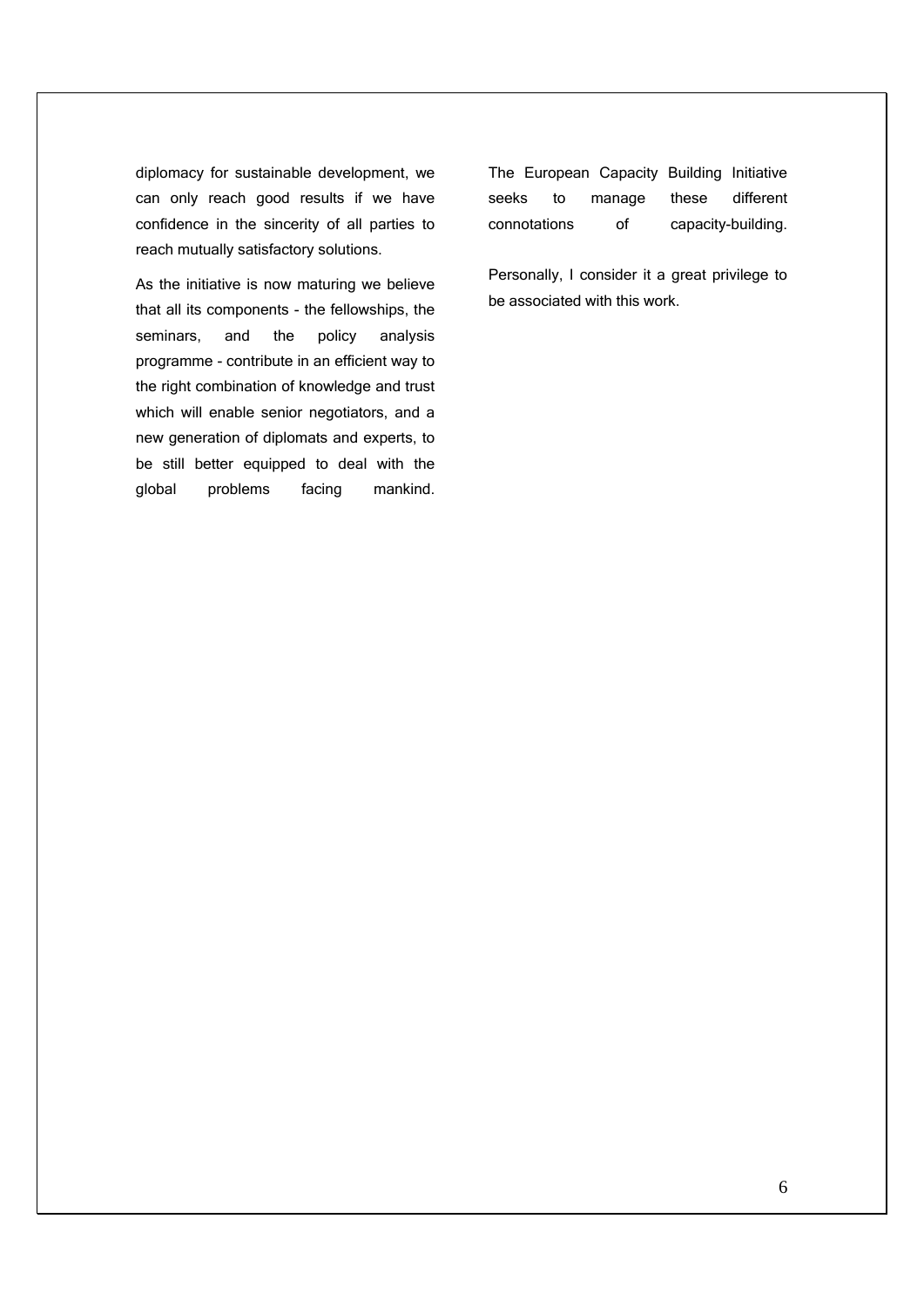

**Mama Konaté**

Le "bébé" ecbi continue lentement mais sûrement son développement. Les deux programmes "BOURSE" (FELLOWSHIP) et ATELIER (Workshop) ont vraiment atteint leur vitesse de croisière. En effet, ces deux programmes commencent à créer un véritable engouement auprès des négociateurs notamment des pays en développement. Les deux sessions du programme "FELLOWSHOP" organisées en 2005 et 2006 ainsi que la forte intention de participation manifestée à celle de 2007 prévue en fin Août 2007 prouvent à suffisance l'intérêt croissant de ces échanges entre les négociateurs du Nord et du Sud afin de promouvoir une meilleure compréhension et donc une confiance réciproque et une atmosphère plus cordiale pendant les négociations.

Quant au programme « Workshop », les séries d'ateliers régionaux tenus depuis 2005 ainsi que ceux organisés juste avant les conférences des Parties ont permis d'impulser une dynamique d'échanges d'idées sur les changements climatiques, non seulement parmi les négociateurs des pays en développement mais aussi parmi d'autres acteurs concernés par le processus climat (ONG, secteurs de la Planification et

de l'Economie,…). A titre d'illustration, l'atelier abrité par le Mali en Octobre 2006 a enregistré la participation effective de dix (10) pays sur les 12 pays francophones d'Afrique de l'Ouest concernés et a fait des recommandations pertinentes relatives notamment au fonds d'adaptation.

Ces deux programmes restent les clés de voûte du renforcement des capacités notamment des négociateurs de même qu'ils demeurent des cadres privilégiés pour la naissance d'une confiance réciproque entre négociateurs du Sud et du Nord.

Les négociations sur le climat arrivent très certainement à un tournant important à savoir entre autres, la définition d'un régime post-Kyoto. C'est maintenant plus que jamais que l'on a besoin d'une atmosphère plus apaisée pour les négociations afin que pays développés et pays en développement puissent jouer leur partition de la manière la plus responsable et la plus conviviale possible afin d'éviter que l'on ne se retrouve dans un autre cul-de sac similaire à celui du protocole de Kyoto.

Pendant sa phase pilote, ecbi a démontré la pertinence de sa démarche. La phase de confirmation devrait consolider et renforcer les acquis en axant les activités sur ces deux programmes par l'organisation systématique d'ateliers sous-régionaux avant et après chaque COP ainsi que le renforcement des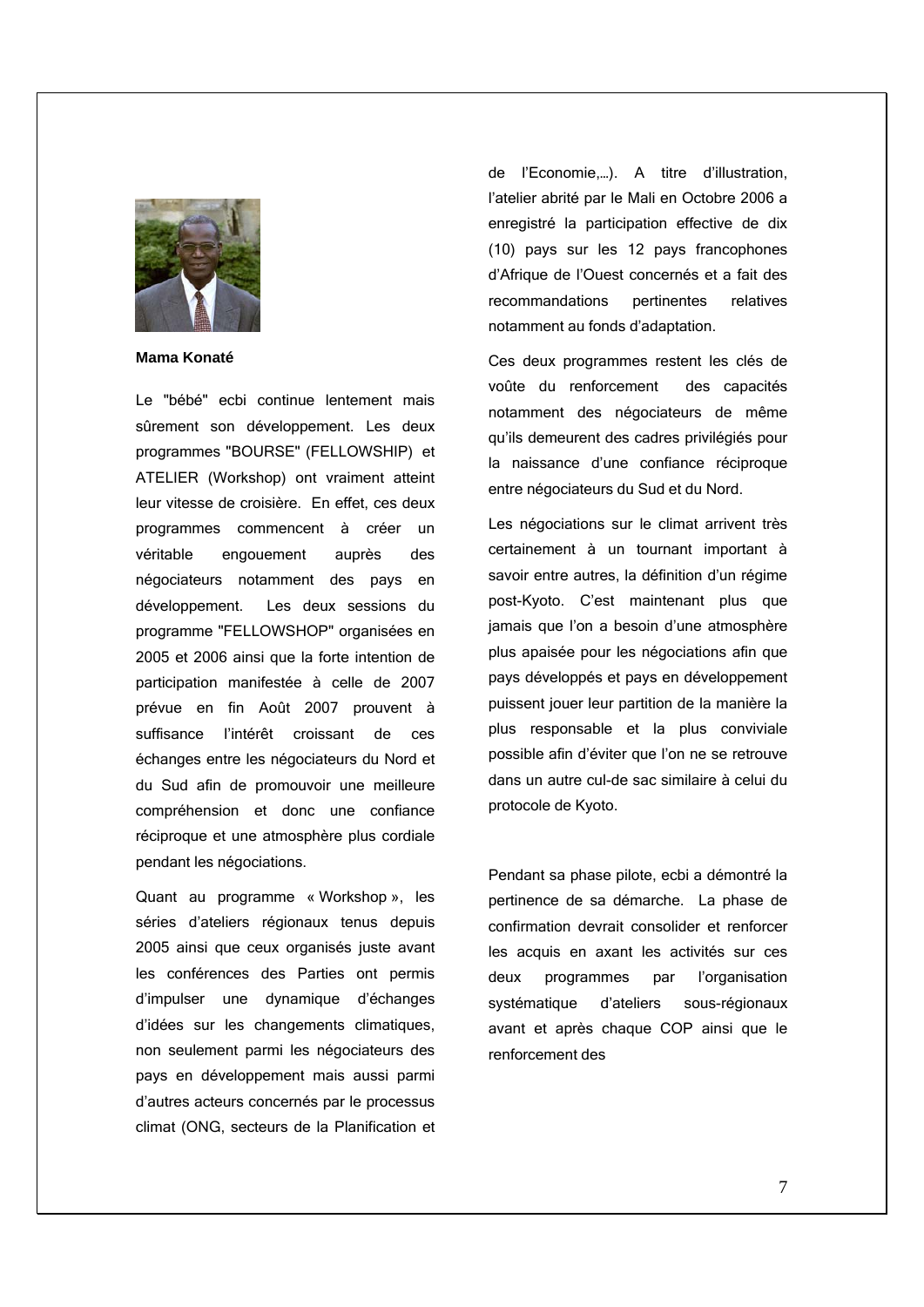preCOP Workshop avec une masse critique de participants issus de toutes les régions (trente à quarante).

De même, le programme "Fellowship" devrait à mon avis avoir pour but la formation d'un noyau permanent de négociateurs confirmés issus des PMA sélectionnés en Afrique, en Asie et dans les Petits Etats Insulaires en Développement ainsi qu'en Afrique du Sud, en Chine, au Brésil, en Inde, auquel noyau on pourra adjoindre d'autres négociateurs variant d'une année à l'autre. C'est la régularité des échanges d'idées entre les mêmes personnes qui pourrait être de nature à favoriser l'installation de la confiance mieux

que si différentes personnes se rencontraient chaque année car selon un adage malien "c'est de l'habitude que naît la confiance ".

Enfin, le programme "d'Analyse des Politiques" (Policy Analysis) devrait démarrer sans tarder car ce sera grâce à lui que l'on pourra véritablement renforcer les capacités dans le domaine d'une analyse plus poussée des politiques et fournir aux négociateurs des contributions permettant de soutenir leurs argumentaires.

En définitive, si l'Initiative Européenne de Renforcement des capacités dans le domaine des changements climatiques n'existait pas il aurait fallu l'inventer.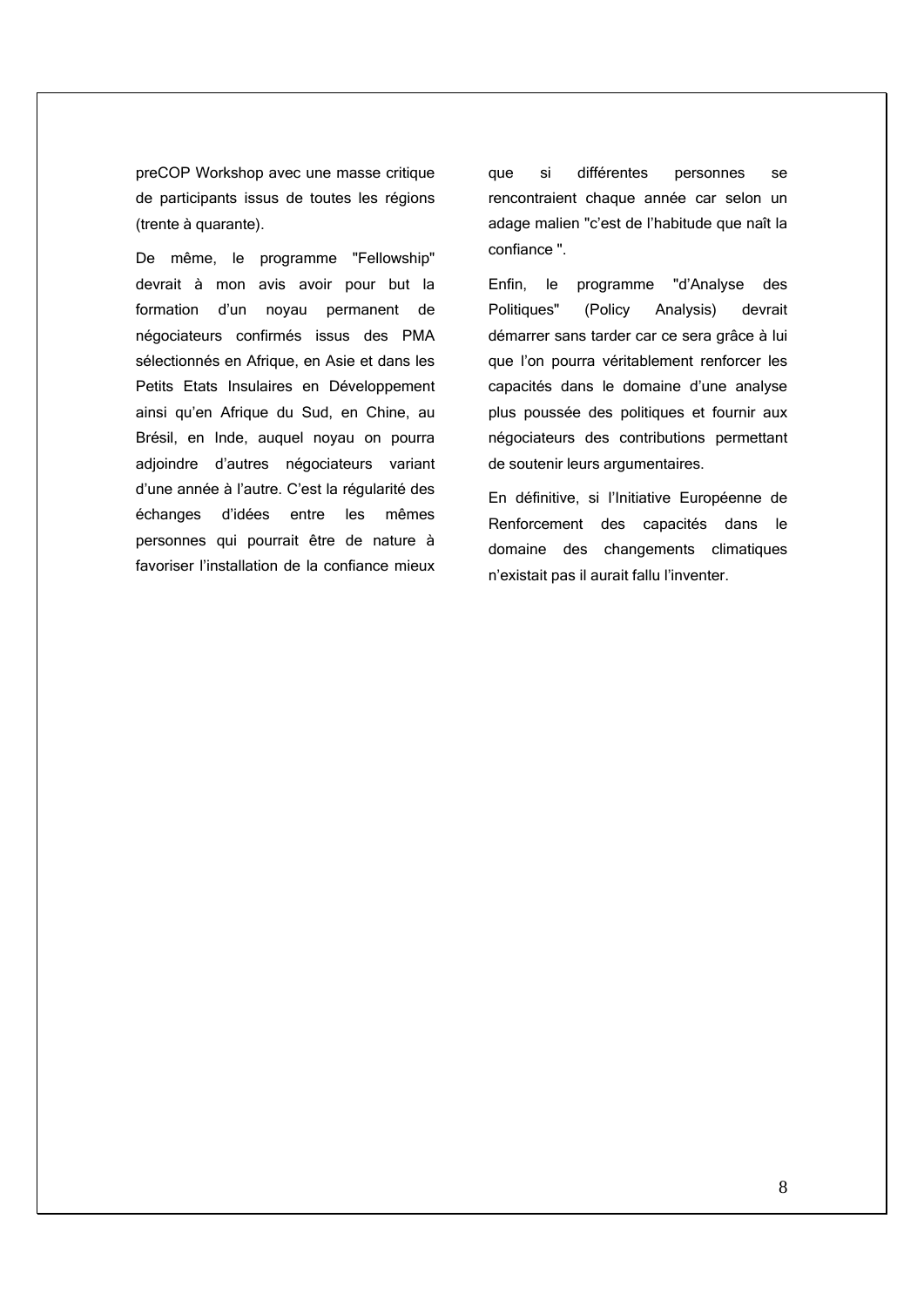# EXECUTIVE COMMITTEE REPORT









After the first 'pilot' year, the ecbi entered its two year 'proof of concept' phase in 2006. Apart from a second round of the Oxford Fellowships – with country visits to Stockholm, London and Paris and an Oxford Seminar – and of the regional Workshops in Bangladesh and Kenya, the year saw a number of innovations. For one there was a regional West African Workshop in Mali which was held in French with the particular aim to help build negotiation capacity of the regional Francophone Parties. And there was a Bonn Seminar, held during the intersessional meeting of the Subsidiary Bodies in the former German capital, to complement the Oxford Seminar as occasion for European negotiators to interact informally with their developing country colleagues. Given the success of this event, funding has been secured to hold a second round of this event in 2007. The intersessionals at Bonn also saw another trial innovation, namely five Senior Bursaries which were taken up by delegates from

Bhutan, Egypt, Mali, Morocco and Thailand. to enable them to participate in the Subsidiary Bodies meetings. To support communication between the ecbi participants during the negotiations, the ecbi continued with its courtesy mobile phone scheme for LDC negotiators and with putting together a list of participants' local phone numbers.

A leitmotiv that emerged in the course of this year's ecbi activities – from the South/Southeast Asian regional workshop in Bangladesh to the Oxford Fellowships, to the African regional Workshops and the pre-COP LDC Workshop was the Adaptation Fund and, in particular, its governance. Indeed, during the Oxford Fellowships, a number of Fellows prepared a presentation on the architecture and the principles of how they envisage the governance of this key fund from their point of view. After being presented to their European colleagues during the Fellowship's Oxford Seminar, the main points were summarised by three LDC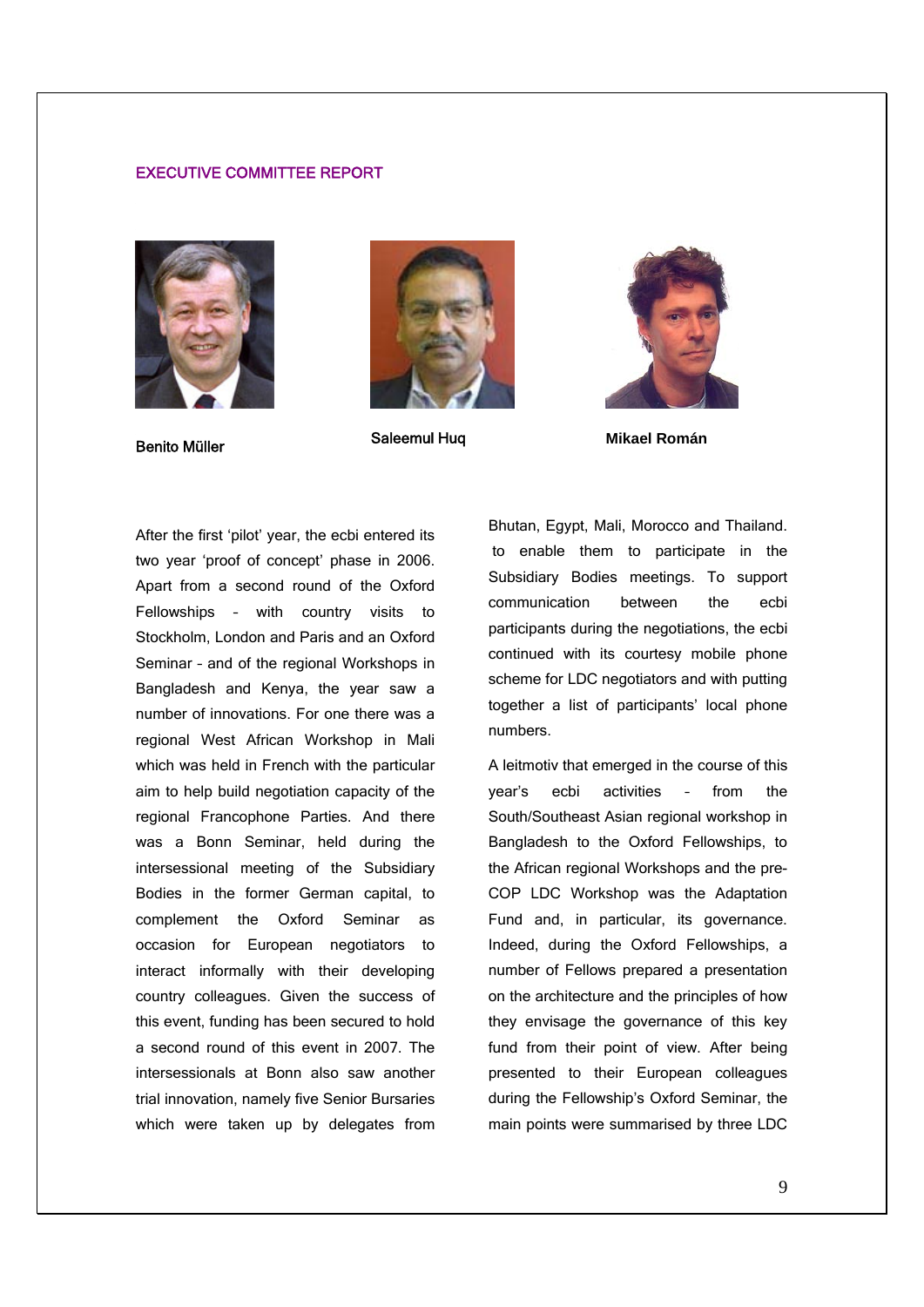Fellows in an influential joint IIED/ecbi Sustainable Development Opinion piece, which found itself reflected in the Nairobi Adaptation Fund Decision (5/CMP.2).

The Nairobi Climate Conference also saw a first joint meeting between LDC delegates and delegates from the Alliance of Small Islands States co-sponsored by the ecbi which followed the ecbi pre-COP LDC workshop, and it is hoped that this event will become a regular feature.

As part of the monitoring process, 2006 also saw the commissioning of an Independent Evaluation of the three Programmes and of the initiative as a whole. The results of the evaluation were presented to a Strategy meeting in February 2007, which decided that that the ecbi Executive Committee prepare a business plan for a continuation of the initiative the end of the current trial period, to be presented to the third AGM in May 2007.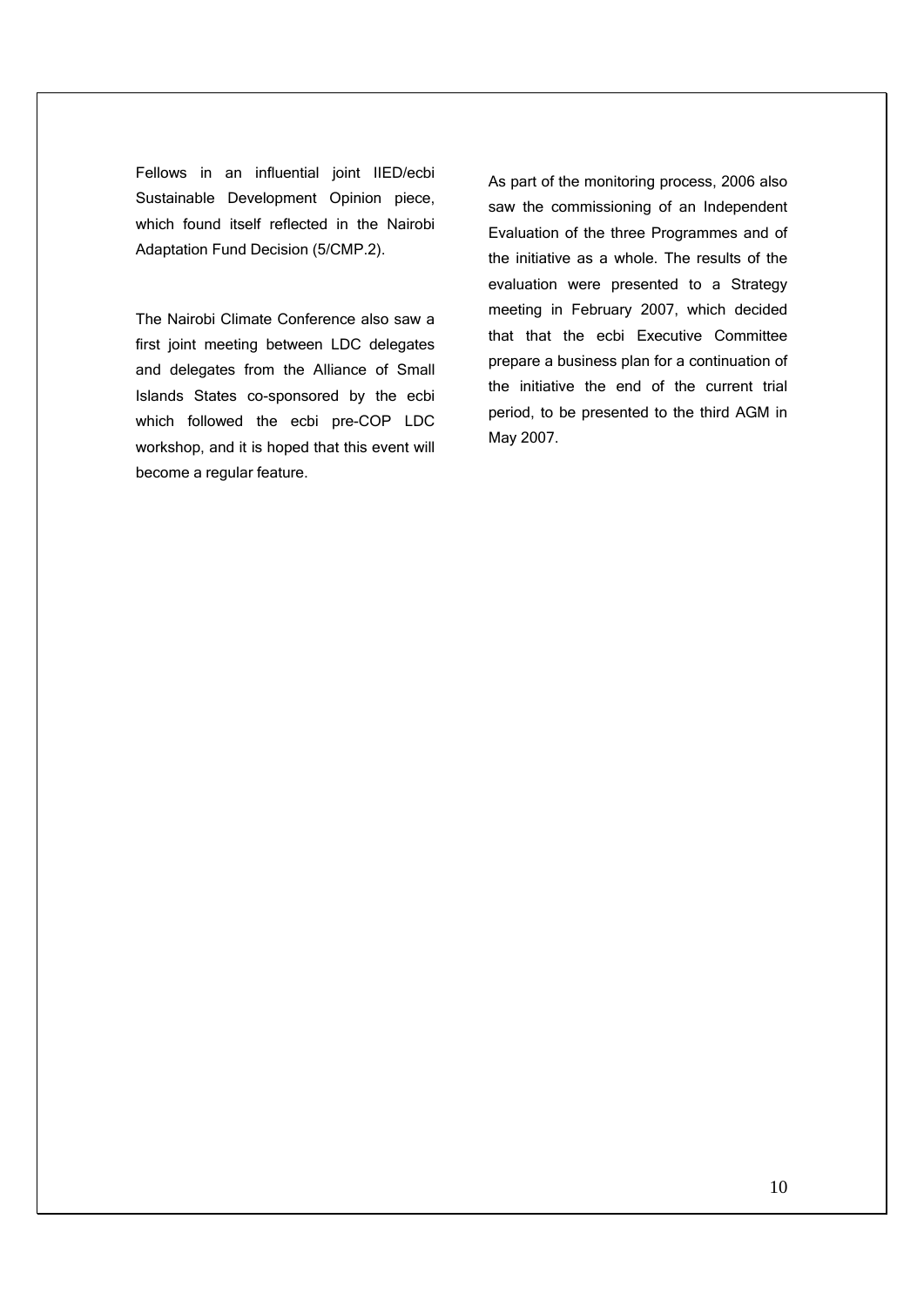# ACTIVITIES IN 2006/2007

# THE BONN SEMINAR 2006

In May 2006, the ecbi's Oxford Fellowship Programme organized two capacity- and trust-building activities linked to the intersessional meeting of the UNFCCC Subsidiary Bodies in Bonn, Germany: the Bonn Seminar and the Senior Bursaries 2006.



In May 2006, the ecbi's Oxford Fellowship Programme organized two capacity- and trust-building activities linked to the intersessional meeting of the UNFCCC Subsidiary Bodies in Bonn, Germany: the Bonn Seminar and the Senior Bursaries 2006.

The Bonn Seminar was organized on 21 May 2006 with the purpose of maintaining and strengthening the momentum of the trust-building activities of the Oxford Fellowships – particularly the North-South component. The format of the seminar was akin to the Oxford Seminar, which is part of the annual Fellowships, giving European ECBI Partners an opportunity to engage not only with the past ECBI Fellows, but also with potential candidates for the 2006 Fellowships, identified by the Executive Committee during the ECBI East/Southern African and South/South-East Asian Regional Workshops in 2005. The Seminar provided an opportunity to draw into the process senior developing country delegates – particularly from Least Developed Countries (LDCs) – outside the rather small circle of well-known protagonists.

Like the Oxford Seminar, the Bonn Seminar drew on the expertise of a number of resource people to moderate the discussion, but unlike in Oxford, it was more focused on issues that were being negotiated at the intersessional meeting, which is generally more of a technical nature and less politically charged.

The first ecbi Bonn Seminar, held on 21 May 2006 during SB24, was attended by 34 participants from twelve developing and eight European countries.

The Seminar was divided into three modules. After a round of introductions, it began – somewhat unusually – with an 'agenda finding' session, chaired by Dr Lorenz Petersen from GTZ, where participants were asked to suggest topics for discussion. The strategy of deciding the agenda at the meeting rather than earlier, while somewhat risky, was chosen to facilitate the intended purpose of the Seminar - namely to provide an informal forum for discussion of issues arising from ongoing negotiations, and of importance to the participants. Based on suggestions, two sessions were planned for the Seminar one on the Future of Mitigation, chaired by Dr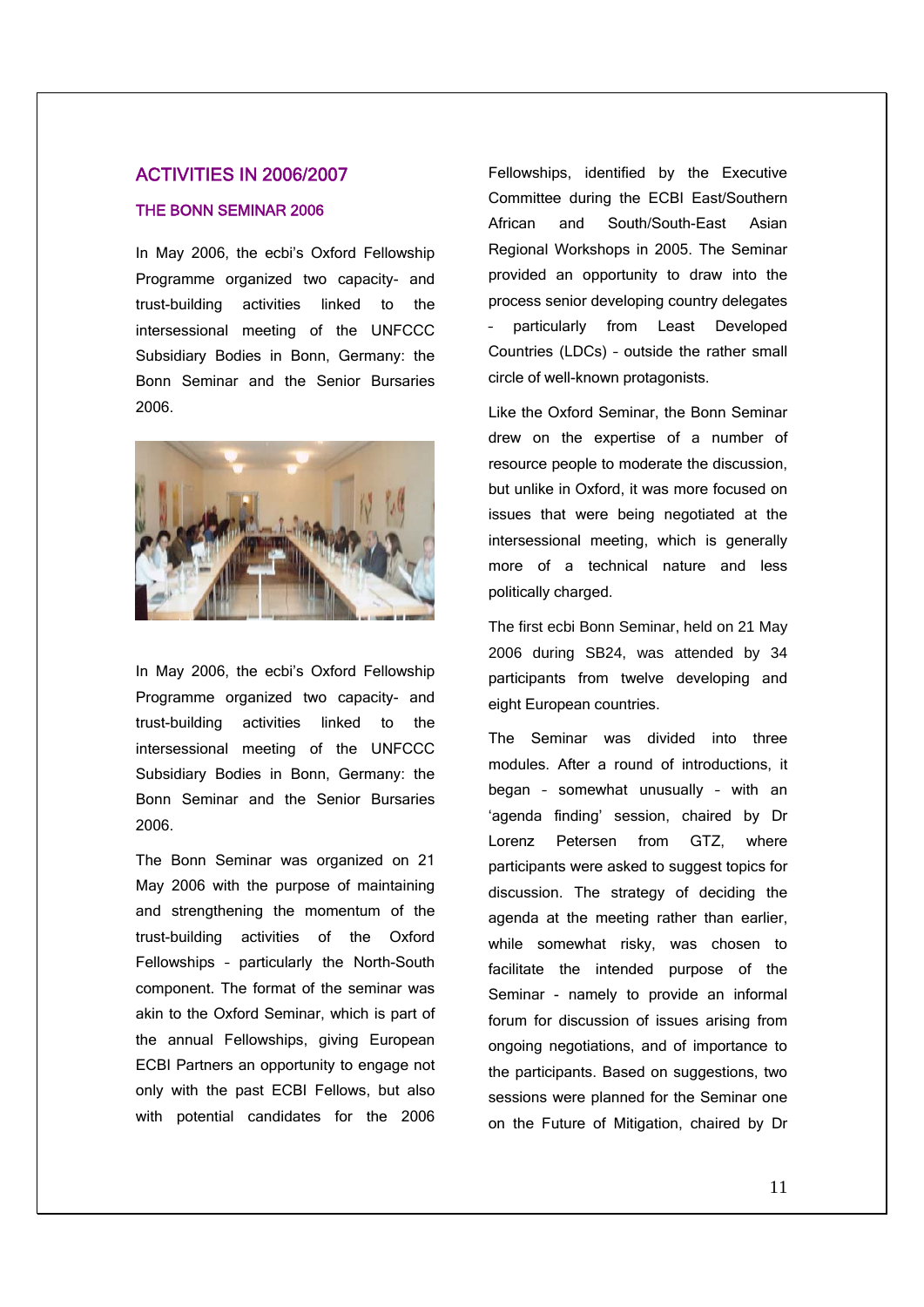Benito Müller and the other on Adaptation Funding, chaired by Dr Saleemul Huq.

# THE 2006 SENIOR BURSARIES



One of the key problems of many developing country delegations, particularly those from Least Developed Countries, is that they often cannot send more than the one person funded by the UNFCCC Secretariat. To remedy this, the ECBI Workshop Programme already has a Junior Bursary scheme which funds not only the participation of typically 6 to 8 junior delegates at the ECBI pre-COP LDC workshops, but also their participation at the subsequent COP.

The Fellowship Programme therefore established a similar scheme for senior delegates relating to the Bonn Seminar and the intersessional UNFCCC Subsidiary Bodies (SBs) meetings in Bonn. As in the case of the Oxford Fellowships, the selection of recipients shall be carried out by the ECBI Director and Steering Committee. In this first year of the scheme, in total five Bursaries were distributed to the recipients from Bhutan, Egypt, Mali, Morocco and Thailand,

who each kindly agreed to write a short report, as reproduced below.

### THE 2006 OXFORD FELLOWSHIPS



The 2006 ECBI Oxford Fellowships brought together 11 Fellows, Senior Fellows, and Supernumerary Fellows from Bhutan, Brazil, China, India, Maldives, Mexico, Niger, South Africa, The Gambia, and Zambia, and negotiators from France, Germany, Portugal, Sweden, the UK, the Finnish EU Presidency and the European Commission between 24 August and 1 September to engage in a number of trust-building activities.

In the first part of the Fellowships (24/26 August) the Fellows undertook a number of country visits. During a visit of the UK Foreign and Commonwealth Office (FCO) in London, the Fellows met with representatives from the FCO and the UK Departments of Environment, Food and Rural Affairs (DEFRA) and for International Development (DFID), after which the Fellows split to visit the Swedish and the French governments.

The French country visit to Paris consisted of four meetings with representatives from the following institutions and agencies: Ministère des Affaires Etrangères, Météo-France, Centre National de Recherche sur la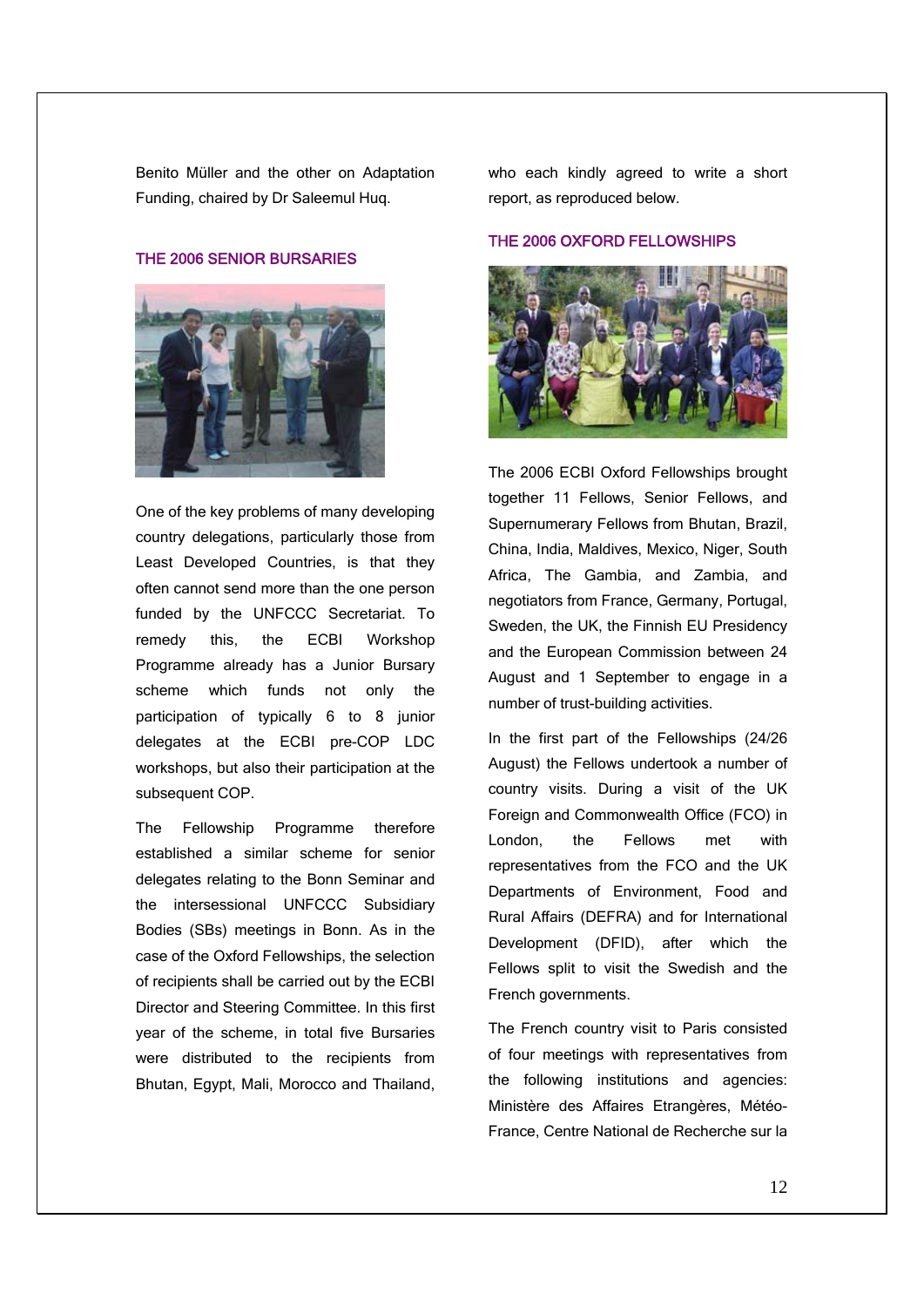Météorologie (CNRM), Institut Pierre et Simon Laplace (IPSL), Mission Interministérielle sur l'Effet de Serre, Ministère de l'Ecologie et du Développement Durable (IDDRI), Institut du développement durable et des relations internationales, Ministère des Finances, Agence Française de Développement et Secrétariat du Fonds Français pour l'Environnement Mondial.

On the first day of the Swedish Country visit, the Fellows met with officials from the Swedish Ministry of Sustainable Development and the Swedish Energy Agency and had lunch at the Prime Minister's Office. The second day was taken up by a visit to the Stockholm Environment Institute.

Returning to Trinity College, their Oxford base, the Fellows began the second phase of their Fellowships – the 'Fellowship Colloquium' 27/30 August) – which gave them the opportunity to discuss issues of their choice in depth among themselves.

The topics discussed included equity, the Clean Development Mechanism, 'post 2012', adaptation funding (in particular, an international air travel adaptation levy), and the Adaptation Fund. The Fellowship Colloquium also included a meeting with Oxford University based climate scientists at the Environmental Change Institute.

The Fellowship Colloquium was followed by the Oxford Seminar (30 Aug/1 Sept) which gave the Fellows the opportunity to engage with colleagues from French, German, Portuguese, and UK government agencies as well as representatives from the Finnish EU Presidency and the European Commission. The Seminar gave the Fellows in particular the chance to give a presentation concerning their own personal views on how to deal with the thorny issue of operationalising the Kyoto Protocol, views which later found their way into the Africa Group discussions for the forthcoming climate conference (COP12/ MOP2) in Nairobi in November 2006.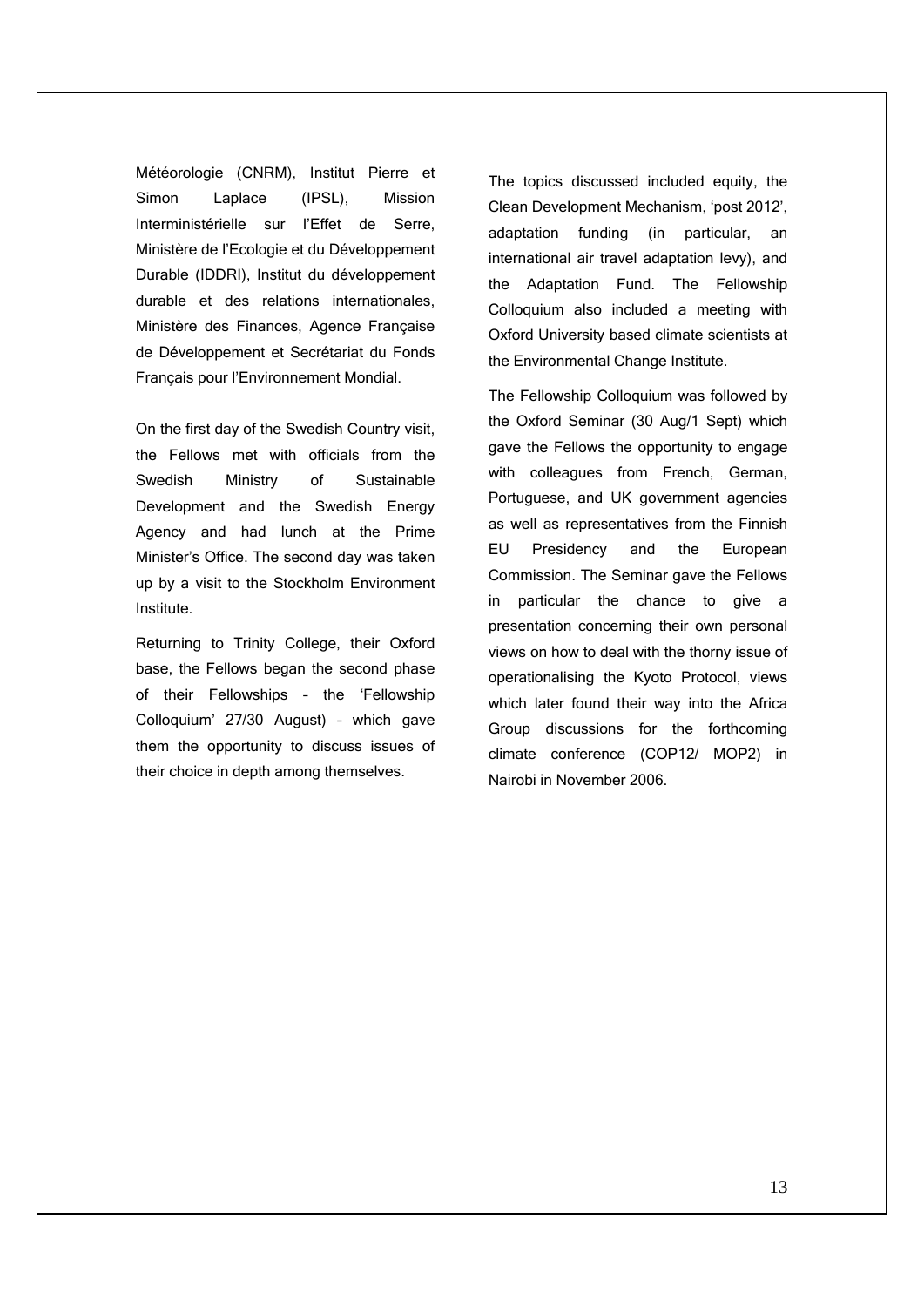# ecbi REGIONAL WORKSHOPS 2006

During 2006 three Workshop were held under the ecbi Workshop Programme.

- August 2006-ecbi Regional Workshop in Rajendrapur, Bangladesh;
- September 2006-ecbi Regional Workshop in Naivasha, Kenya;
- October 2006-ecbi Regional Workshop in Bamako, Mali,

# 2006 ecbi REGIONALWORKSHOP FOR SOUTH AND SOUTHEAST ASIA



The second ecbi Regional Workshop for South and Southeast Asia was held in Rajendrapur, Bangladesh from 8 to 10 August 2006. Altogether 18 participants from 10 countries participated in the workshop. Following presentations on the history of the climate negotiations and the agenda for the upcoming UN climate conference in Nairobi, Kenya, the workshop switched to an informal roundtable mode with substantive inputs from all the participants. The main issues discussed are presented below.

The agenda for the upcoming twelfth conference of parties to the UNFCCC (COP12) and the second meeting of parties to the Kyoto Protocol (MOP2) to be held in Nairobi in November 2006 was discussed in some detail. The participants highlighted the following issues to be of special interest to their countries: Future of UNFCCC/Kyoto Protocol, especially the Clean Development Mechanism (CDM): Lack of CDM projects in LDCs; Adaptation issues generally; Adaptation Fund in particular; and National Adaptation Plans of Action (NAPAs).

Matthias Krey of Perspectives Climate Change in Zürich presented the findings of a study carried out as part of the ecbi Policy Analysis Programme on experiences from CDM projects in Southeast Asia. The study showed that the vast majority of CDM projects in the region are going to China and India. The participants discussed the reasons why other countries in the region were not attracting more projects. One of the major barriers identified was the lack of awareness and understanding of CDM opportunities amongst the private sector, and hence the lack of projects being submitted. The following possibilities for increasing the number of projects in other countries were identified: Focusing on types of projects which all countries can do (for instance, methane capture from waste); Developing common methodologies that can be replicated in other countries; Promoting South-South cooperation in developing projects (specially amongst private sector actors); Sharing regional expert resources on methodologies and project development; Ensuring properly directed capacity building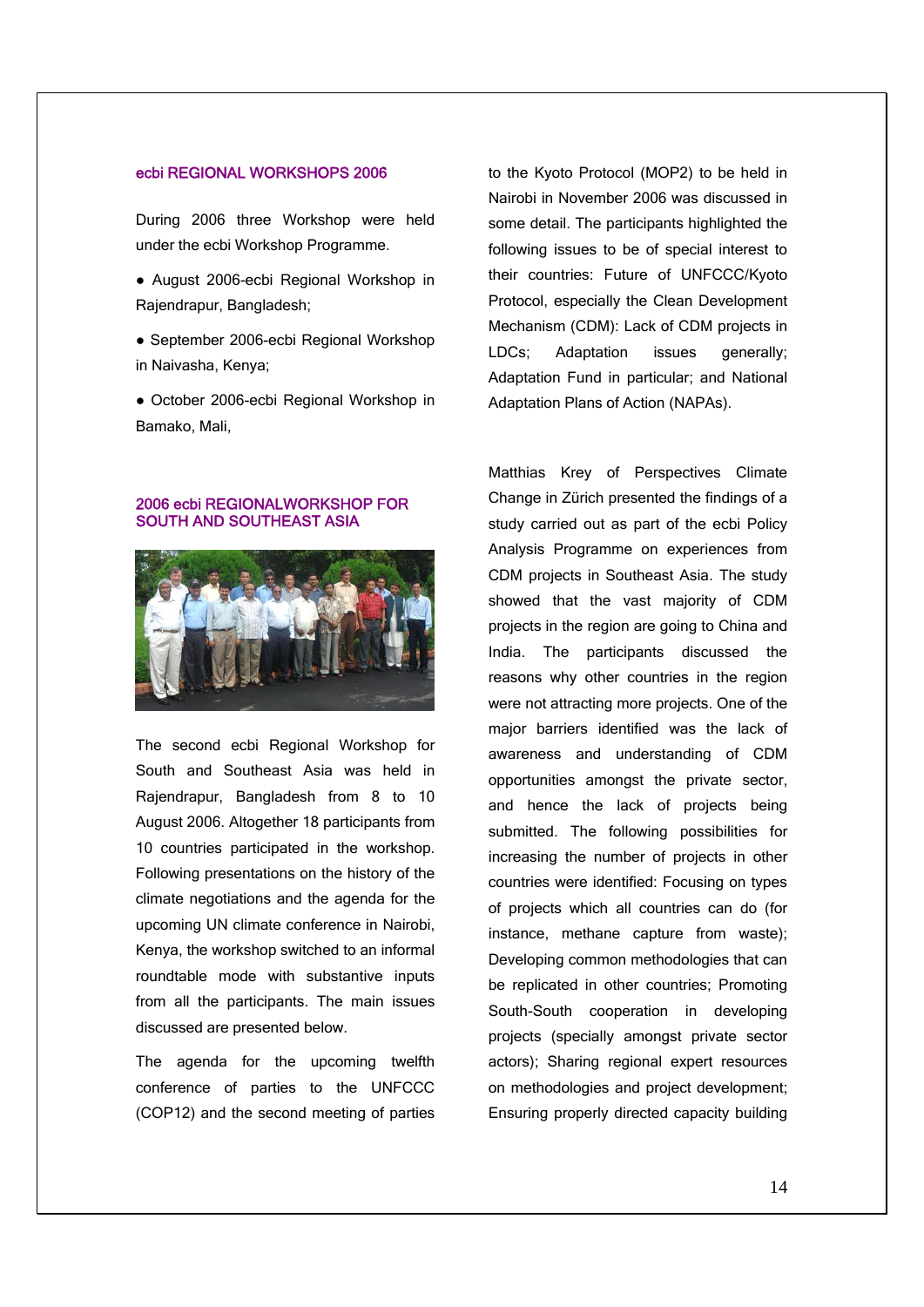efforts (for instance, aimed at private sector entrepreneurs to develop CDM projects); Persuading developed countries to support pilot CDM projects in each country to enable learning-by-doing. The need for Adaptation Funding was discussed in some detail and the various funds were examined.

(i) The Least Developed Counties (LDC) Fund. This fund, with around US\$100 million so far, is for supporting LDCs to carry out their NAPAs. The experiences of the LDCs present were shared and it was felt that the NAPAs should be finished and submitted as soon as possible, so the actual implementation of priority projects can begin.

(ii) The Special Climate Change Fund (SCCF). This fund, with approximately US\$400 million, is for all developing countries and not just LDCs. Although it is now in place, none of the countries present have been able to access it yet. It was felt

that the fund should be made available quickly and all developing countries should be encouraged to submit adaptation projects for funding.

# (iii) The Adaptation Fund (AF) under the

Kyoto Protocol The issue of operationalising this new fund was raised at the COP11/MOP1 in Montreal in December 2005, and subsequently at a workshop held on the issue in Edmonton and the meeting of subsidiary bodies in Bonn in May 2006. No agreement was reached, however, and the subject is on the agenda of COP12/MOP2. One of the main sticking points in the negotiations for this fund is the desire of some (mainly developed) countries to give over its management to the Global Environment Facility (GEF), which is already managing the other two adaptation funds. This has been opposed by many (mostly developing) countries. The participants of the Dhaka meeting felt that this is an important new fund, since it is not based on voluntary donations from rich countries like the other two funds, but on mandatory private sector contributions from the CDM.

Hence the governance structures should be carefully negotiated, instead of simply agreeing to the GEF managing it along similar lines to the other two funds. 2006 South & Southeast Asia Workshop August 2006

The ecbi Regional Workshop for South and Southeast Asia (the second such workshop in the region in the last two years) was felt to have been quite successful by its participants. However, the unfortunate lack of participants from India was deemed to be a major missed opportunity. It was also felt that more effort was needed to get better representation from mainstream ministries such as Finance and Planning in future workshops.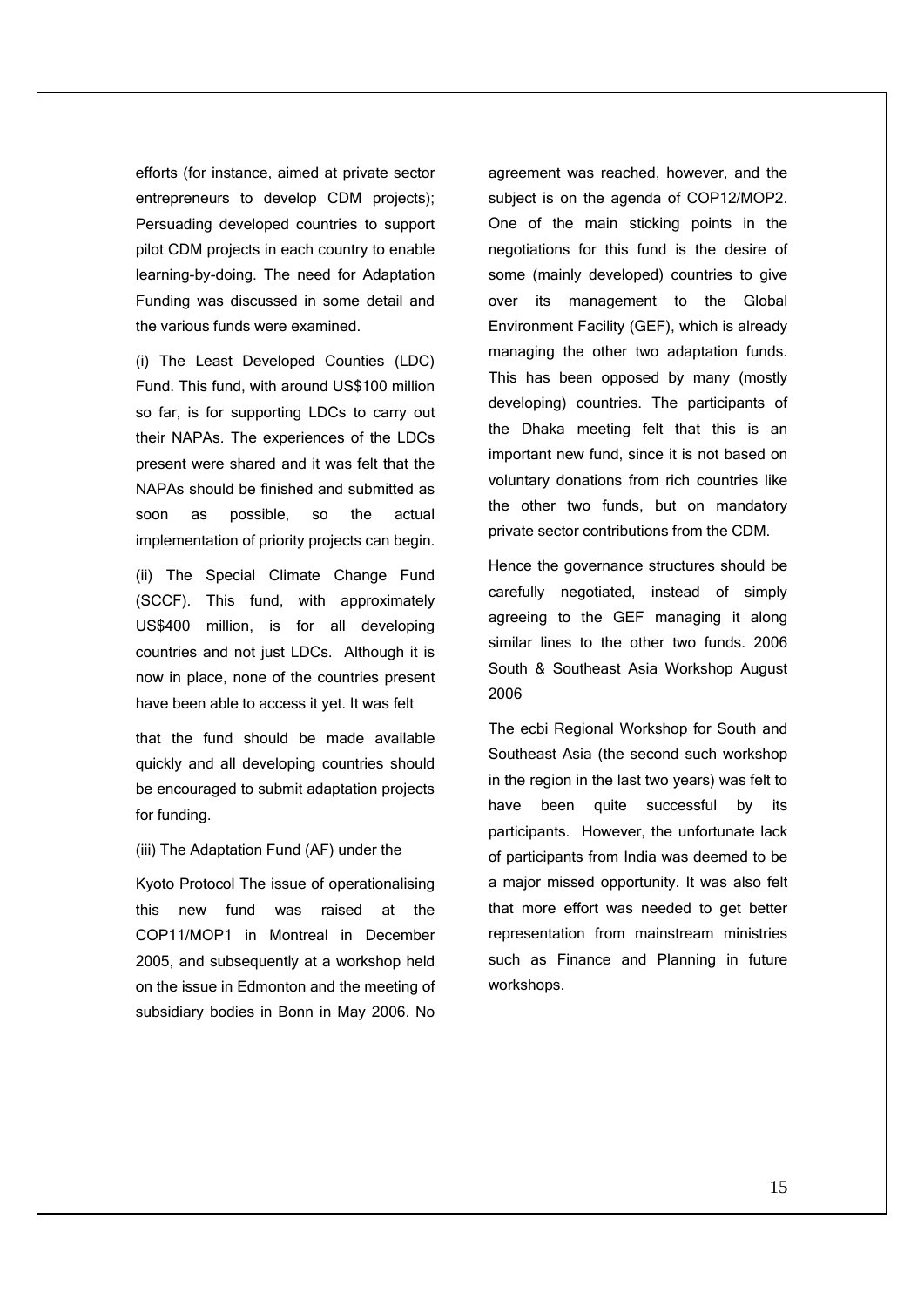### 2006 ecbi REGIONAL WORKSHOP FOR EASTERN AND SOUTHERN AFRICA



Southern Africa was held in the Great Valley Lodge, Naivasha, Kenya from 28 to 30 September 2006. Altogether 25 participants from 11 countries participated in the workshop, including both UNFCCC Focal Points as well as representatives from ministries of Finance and Planning from a number of countries. The workshop started with some framing presentations on the UNFCCC and the agenda for the upcoming UN climate change conference (COP12/MOP2) to be held in Nairobi, Kenya in November 2006. The workshop took place in an informal, roundtable, discussion mode with substantive inputs and discussion from all the participants. The main issues discussed are presented below.

A representative from the government of Kenya described the preparations for COP12/MOP2. She also described the outcomes of a preparatory meeting of the Africa regional group held in Naivasha earlier in September 2005 to arrive on a common African position. Participants noted that since the COP/MOP was being held in Africa, it presented an important opportunity for African countries to voicetheir concerns. It was therefore essential to be well prepared for the meeting. The agenda for the upcoming COP/MOP was discussed in some detail, and the following issues were listed as being of special interest to participants: Future of UNFCCC/Kyoto Protocol regime, specially the Clean Development Mechanism (CDM); Lack of CDM projects in Africa; National Adaptation Plans of Action (NAPAs); General adaptation issues; and the Adaptation Fund in particular. Some of these were then discussed in more detail.

The majority of countries represented reported that despite efforts to establish necessary institutional structures (such as Designated National Authorities) there were no CDM projects being developed in their countries. This led to a substantive discussion on how to enable CDM projects in African countries. The following suggestions were put forward:

Developing project baselines for Africaspecific projects which can then be replicated in other African countries; Seeking help from neighbouring countries (such as South Africa) who have already developed CDM projects; Developing and sharing regional expert resources on methodologies and project development; Ensuring properly directed capacity building efforts for developing CDM projects ( for instance, capacity building for private sector entrepreneurs); and

Persuading developed countries to support pilot CDM projects in each country to enable "learning-by-doing".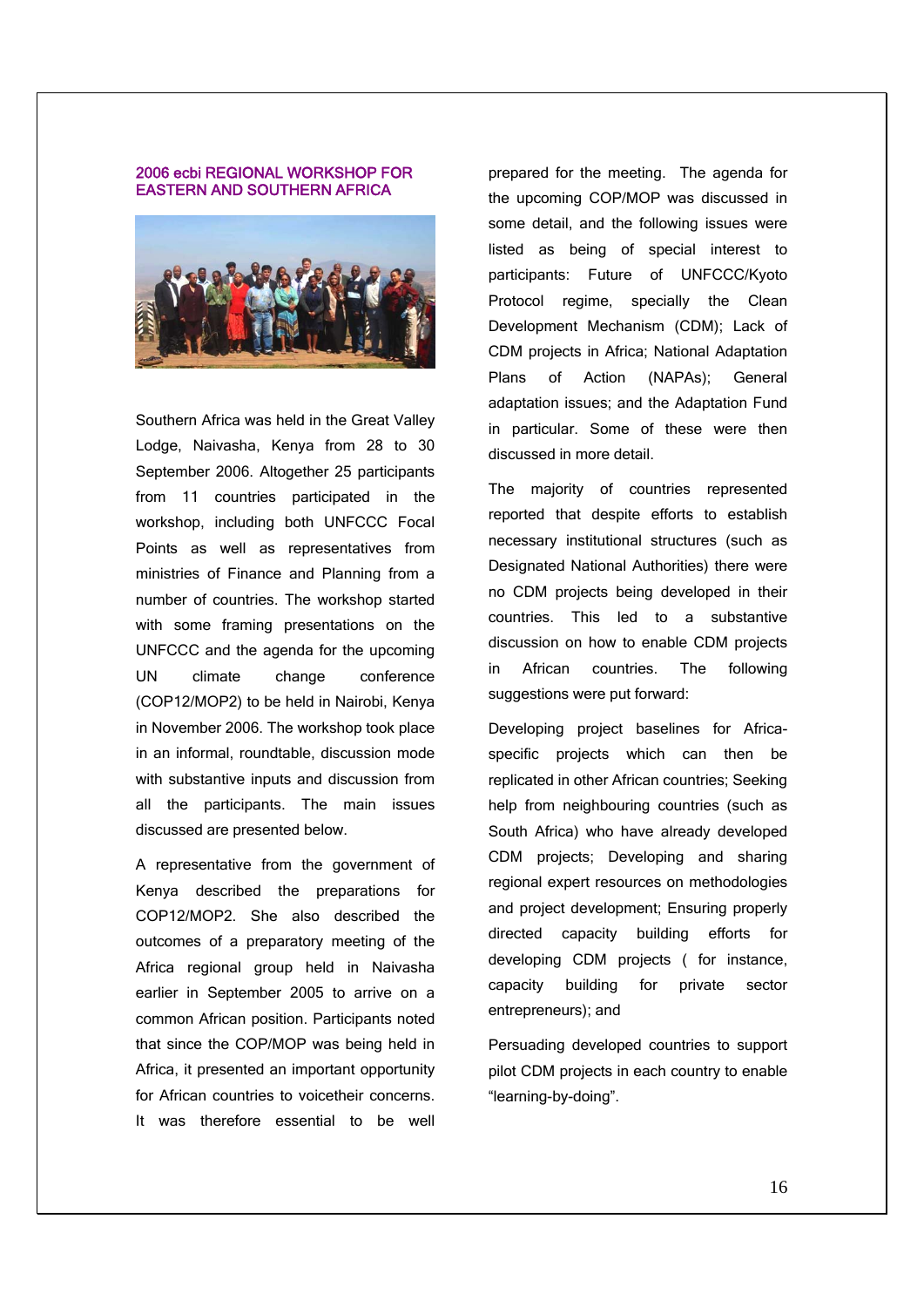Tom Downing from the Stockholm Environment Institute Oxford, and Balgis Elasha of the Sudanese Higher Council for Environment & Natural Resources presented their findings from a study on the experiences gained from the NAPAs in Africa, which was , carried out by the ECBI Policy Analysis Programme. In the ensuing discussion, participants from Least Developed Countries (LDCs) who had been involved in NAPA process shared their experiences. Several successes and shortcomings were identified. Among the successes. NAPAs had been quite successful in broadening the awareness of climate change amongst key stakeholder groups (specially in other ministries within governments) in every country NAPAs had been able to engage with non-governmental civil society to some extent (but more work was needed). Most of the countries had successfully identified between 10 and 30 priority NAPA projects. Most of the priority projects identified in the NAPAs were in some key sectors (e.g. water and agriculture/food security). The following shortcomings were also identified: Some of the NAPA project descriptions did not make clear distinctions between adaptation projects and a usual development projects. Since they were undertaken by individual countries, NAPAs could not take crosscountry issues into account. Since NAPAs were focused on projects, they were not able to take programmatic issues into account.

Project descriptions includedin the NAPAs were usually too short and needed to be elaborated further

This issue, which is on the agenda for the COP/MOP in November was discussed in some detail based on a presentation by Benito Muller from ecbi. The presentation was based on previous discussions held during the ecbi Oxford Seminar and the ecbi Regional Workshop for South and South East Asia in August 2006. Many of the outcomes from the previous discussions had already been endorsed by the Africa Regional Group during its meeting in September 2006. The main demands agreed were as follows: The focus should be on the governance of the AF and not on who gets to manage it. The COP/MOP decisions must be binding for the operating entity (as opposed to merely 'giving guidance'). The Executive Body of the operating entity should follow UNFCCC precedence in terms of representation (with an additional seat at the table for LDCs).

Adaptation projects should be funded on a "full adaptation cost" basis Mohammad Reazuddin from the Ministry of Environment and Forests of Bangladesh.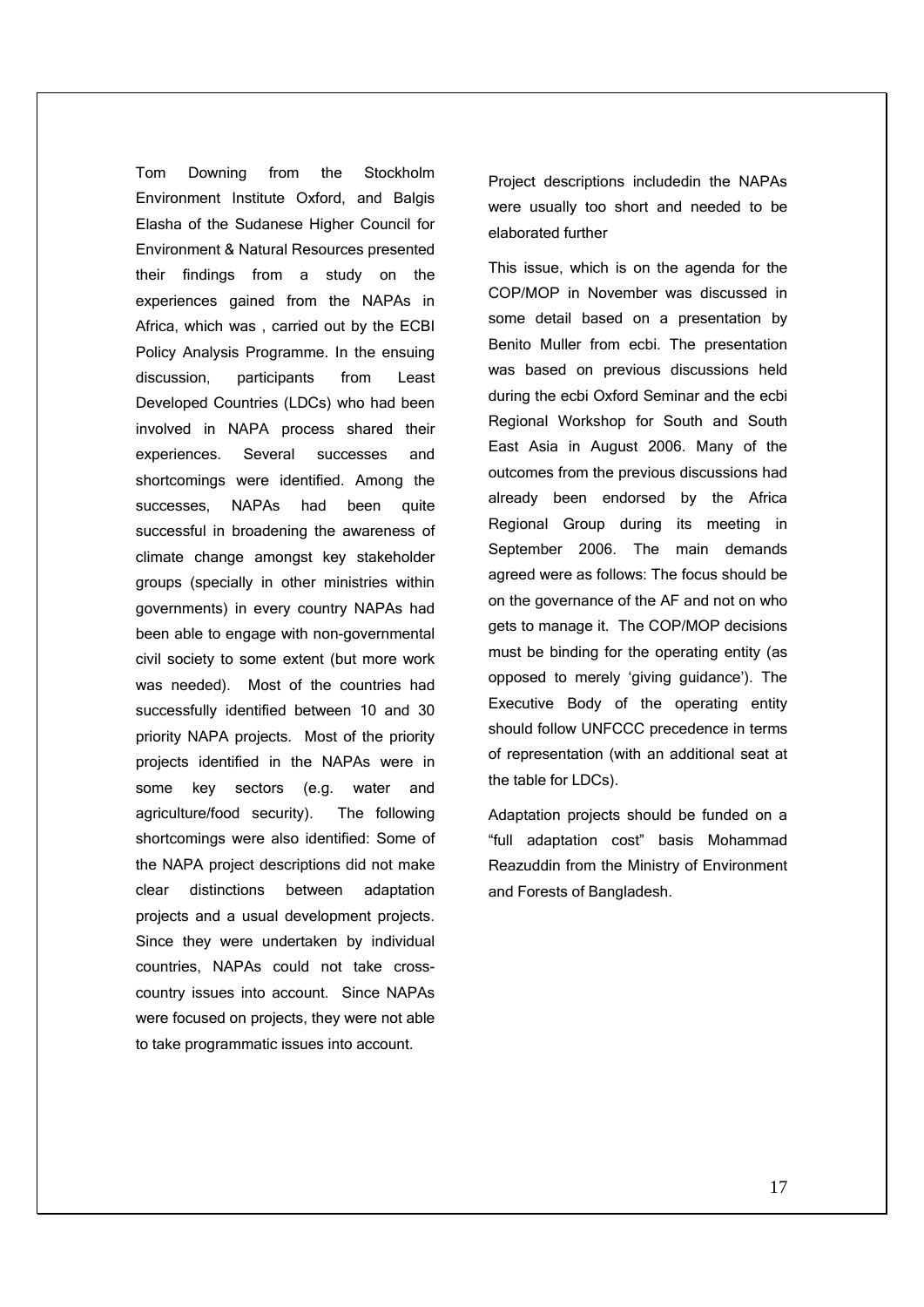# FIRST FRANCOPHONE ecbi WORKSHOP IN WEST AFRICA



The francophone regional workshop for the countries of West Africa was held in Bamako (Mali) from 10 to 12 October 2006. The workshop brought together the focal points to the United Nations Framework Convention on Climate Change (UNFCCC), representatives of NGOs and of various relevant associations, academics and representatives of the departments responsible for finances and/or planning from 12 countries, 10 of which African. There were 35 participants in total (as listed below).

The agenda and some key issues to be debated at the forthcoming Conference of the Parties to the UNFCCC (COP12)/ Meeting of the Parties to the Kyoto Protocol (MOP2) were presented by an ecbi consultant.

The participants discussed in detail the following issues:

- CDM projects in Africa
- Experience gained so gar with NAPAs
- Adaptation and the Adaptation Fund

the future of the UNFCCC/ Kyoto Protocol after 2012.

The Designated National Authorities (DNA) for the CDM are being established or have been established in all countries. However, the Workshop noted that so far, African countries had developed few bankable CDM projects. It recommended:

- further capacity building aimed at the development of CDM projects
- the mobilization of sufficient resources for the DNAs
- the involvement of all relevant actors in the process of project development

The Workshop also suggested that the LDCs (as well as the Small Island States and the developing countries in general) tried to benefit from the experience gained by countries such as India, Brazil and China where a large number of CDM projects were already running.. The Workshop noted that the voluntary carbon market provided an additional opportunity for small scale CDM projects, the conditions for which were not too demanding.

All countries of the region are in the process of establishing their NAPA. (Moreover, all countries participating in the workshop have submitted their initial national communication to UNFCCC and are in the process of preparing their second). The Workshop noted that the following funds were available for the implementation of NAPAs: the LDC Fund, the Special Climate Change Fund, the Adaptation Fund and the GEF Pilot Fund. Other bilateral or multilateral donors have also been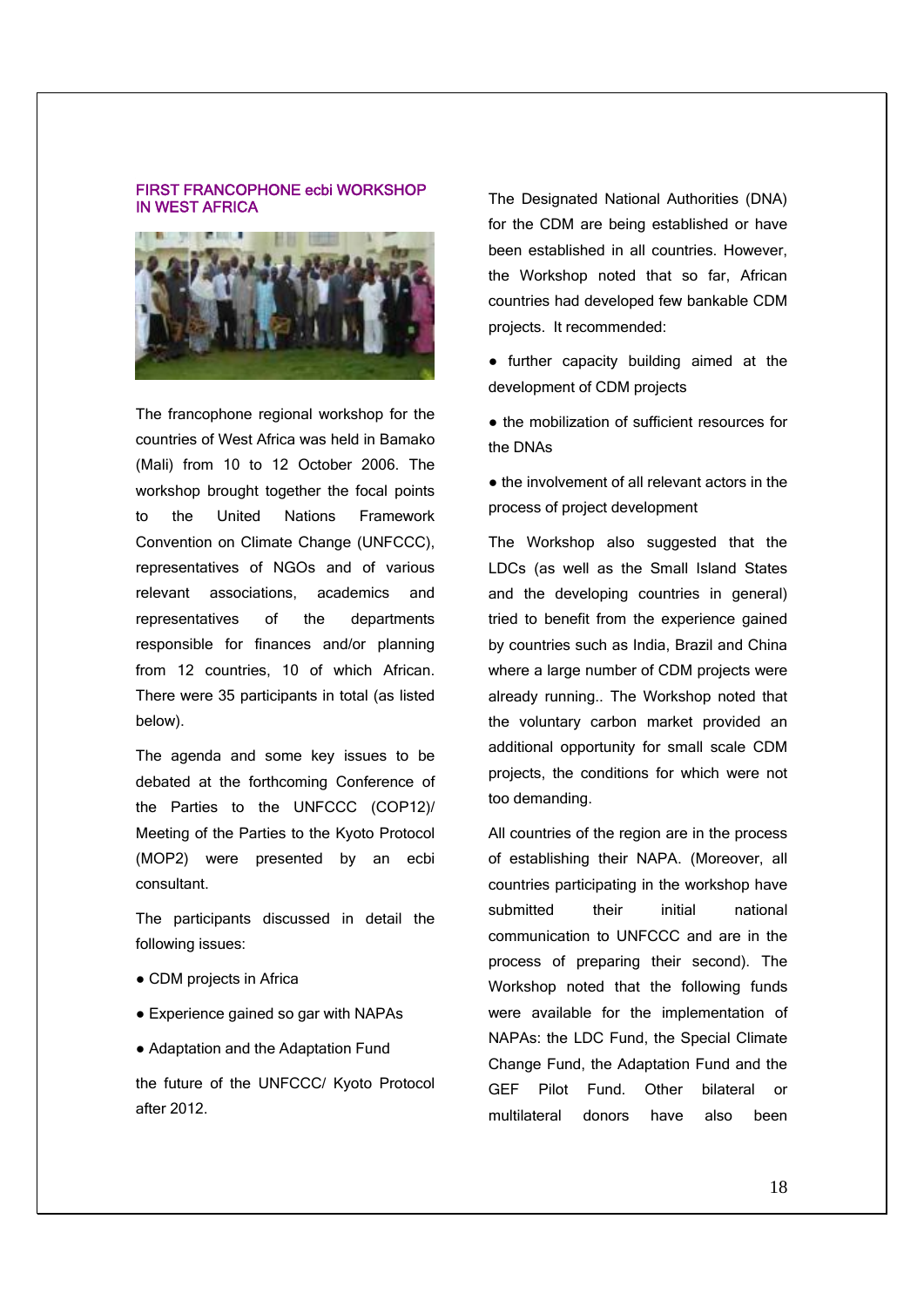addressed with a view to financial assistance.

The Workshop recommended:

● that the guidelines for developing projects under the NAPAs be strictly adhered to

● close collaboration between focal points and their colleagues in charge of finances and planning when it comes to implementing the NAPAs

• internal mobilisation of funds for financing or co-financing certain projects

● a more efficient synergy between the Conventions and countries' strategies and programmes, in particular their strategic framework for poverty reduction.

The Workshop pointed out that action towards adaptation is far more important for Africa than mitigation activities, in view of the African countries' very low contribution to global GHG emissions. However, carried out as part of countries' sustainable development and poverty reduction strategy, CDM projects are a suitable means for Africa to contribute to the reduction of GHG emissions. A field trip to Ouéléssebougou was organized in order to show participants of the Workshop a concrete example of adaptation to climate change by rural communities. This type of action had become essential in a region whose economy was largely dependent on the climate and where there was great concern about an increase in the frequency of extreme climatic events. The participants were favorably impressed by the determination of the farmers to make the project a success as well as by the results obtained so far.

The management of the Adaptation Fund is one of the major issues to be dealt with at the forthcoming COP12/MOP2; that meeting will need to decide on: the modalities for managing the Adaptation Fund , the institution entrusted with its management

The Workshop proposed that:

● the Adaptation Fund be controlled by the COP/MOP.

● the GEF could manage it, however, provided that clear criteria for its management be established by the COP/MOP, and that the GEF undertook to respect them.

● the Bureau of the COP/MOP exercises control on the management of the Fund, in a manner that respects geographical balance (with an additional seat at the table for LDCs and one for the Small Island States).

The Workshop noted that the financial means for adaptation were small compared to the real needs of the countries, and recommended that:

certain types of adaptation projects should be financed at 100%, i.e. their total cost should be covered

in the apportioning of funds, priority should be given to LDCs and Small Island States

The Workshop noted that the least developed countries and the developing countries generally need to harmonise their points of view in order to reach clear and convincing negotiation positions in Nairobi.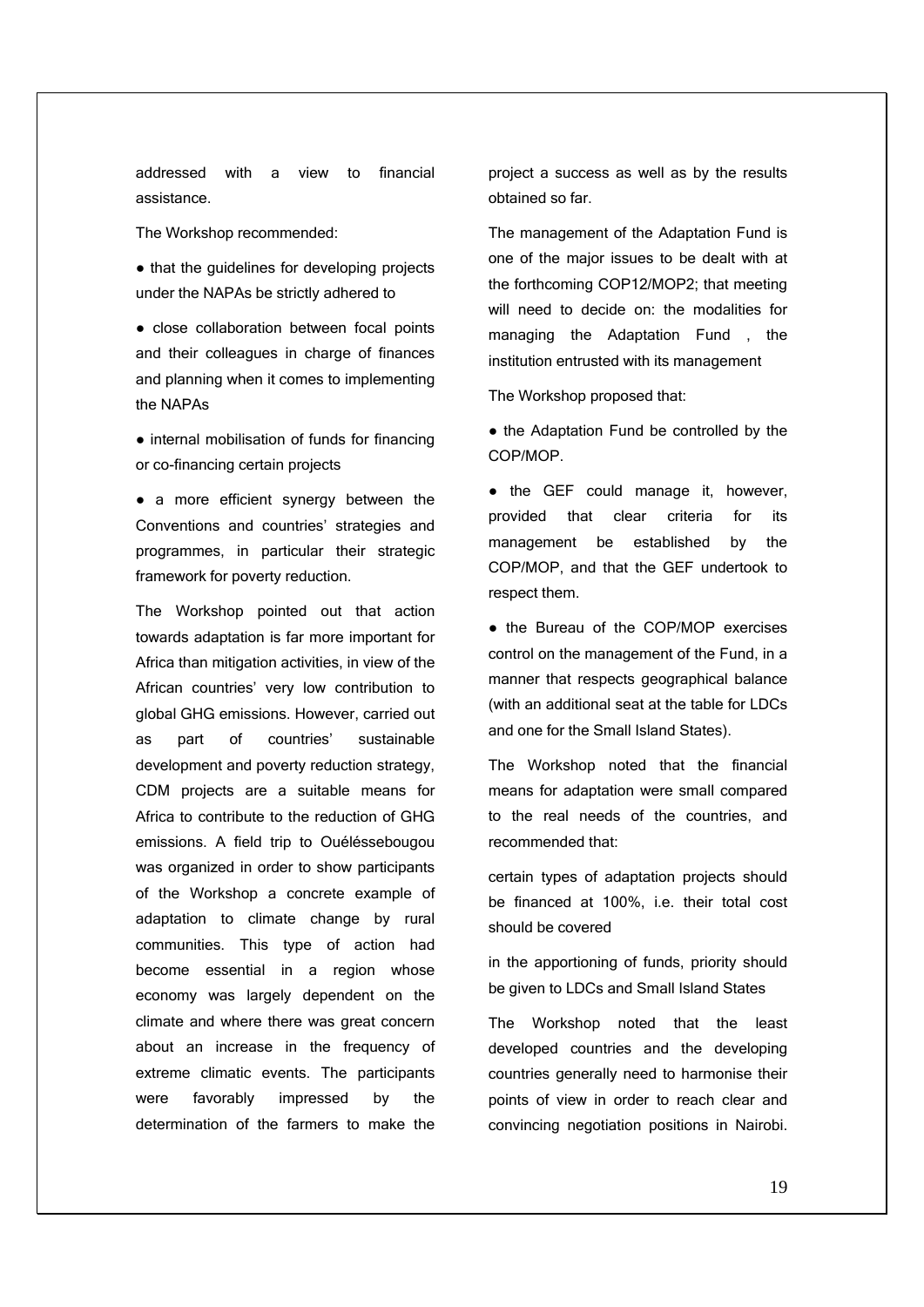The meetings due to be organized under the ecbi on 2 and 3 November are an excellent opportunity to do so.

The Workshop noted the ongoing work aiming at defining new commitments to be taken by Annex I Parties for the period post 2012. The new targets are to be based on the latest scientific evidence on which consensus has been reached. The participants expressed concern about the fact that certain Annex I countries which are big GHG emitters have not ratified the Kyoto Protocol and noted that a dialogue on long term cooperative action had been established in order to engage those countries. Finally, the Workshop noted that considerable efforts were being made to enhance the technological response to the challenge of climate change.

According to the evaluation carried out among participants, the regional workshop for capacity building on climate change for the francophone countries of West Africa was a success.

The participants recommended that in order to strengthen cohesion and mutual understanding between delegates from the francophone countries, this type of event be held again, and expressed the wish that another workshop would be organized in West Africa during 2007. The Workshop recommended:

● that regional workshops to prepare the main actors continue to be held in advance of the negotiations

● that national delegations participating in the Conference of Parties be enlarged to include representatives of government departments in charge of finances and planning.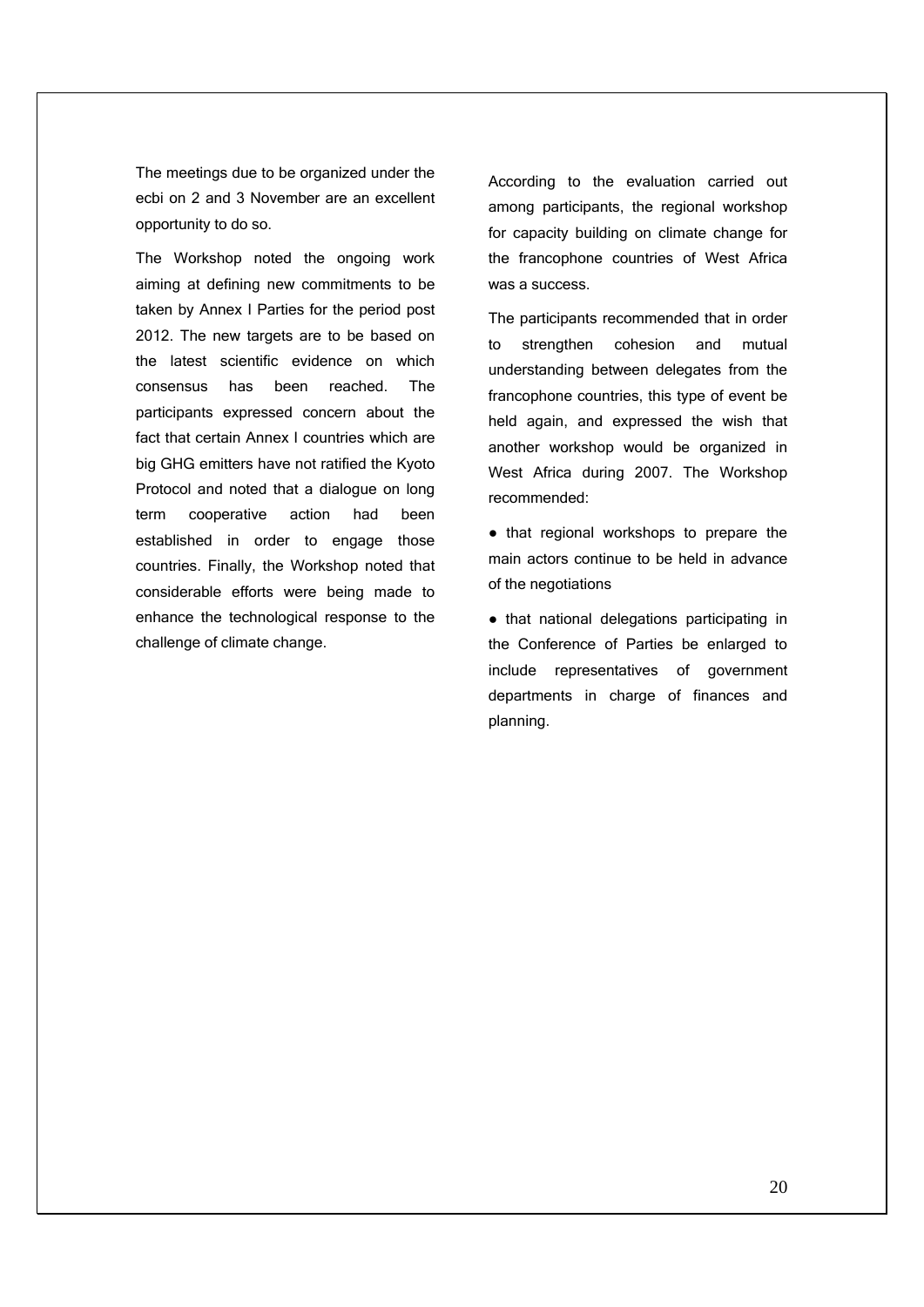# THE POLICY ANALYSIS PROGRAMME

By not running any outreach activities, the Policy Analysis Programme (PAP) differs from both the Workshop Programmes (WP) and Fellowship Programme (FP). While the WP and FP are operative tools to achieve the principal objective of the ecbi – i.e. to build negotiating capacity among developing country negotiators – the role of the PAP is to support and liaise between the other programmes. With its principal objective of identifying and generating the information necessary for sound policy advice, the PAP is a key integrative component between the two other programmes.

One of the key constraints to the negotiating capacity of many developing countries in the UN climate change negotiations is the lack of solid analysis and policy advice concerning the effects to these countries of the issues being negotiated. The differences in analytical capacity with the industrialized world are profound and institutionally manifest. The OECD, for instance, has an immense apparatus that produces thorough and focused reports, including direct advice on future policy responses, to each of the member countries in all relevant areas and societal activities. These reports range from broad scenario discussions to more focused analyses and are, as such, critical to the countries' positioning in the global climate change negotiations.

Due to the lack of economic and institutional capacity, such material is in general not produced by or for the poorer developing

countries. The PAP seeks to help remedy this situation and partly fill this gap by identifying and generating information and policy advice relevant to developing countries' concerns in the UN climate change negotiations. If such material is to serve as the basis for discussions on future policies, it has to be perceived of as relevant, timely, and trustworthy by the ultimate target stakeholder group, i.e. the relevant developing country negotiators. The activities of the PAP are hence carried out in close collaboration with these stakeholders, particularly through a dialogue during the FP and WP activities as guided by the ecbi Steering Committee and Annual General Meeting.

The primary target group for the intended material is thereby the negotiators that have been participating in the ecbi. Given that the information generated by the PAP will generally be published as ecbi Reports, the work of the PAP should also be of use to a larger group of negotiators and other stakeholders.

The overall objective of the PAP is to support the ecbi's general objective of increasing developing country negotiating capacity by (in order of priority):

providing pertinent and focused policy advice on well-defined topics for developing country negotiators through the identification and generation of relevant, timely and trustworthy information for the FP and WP.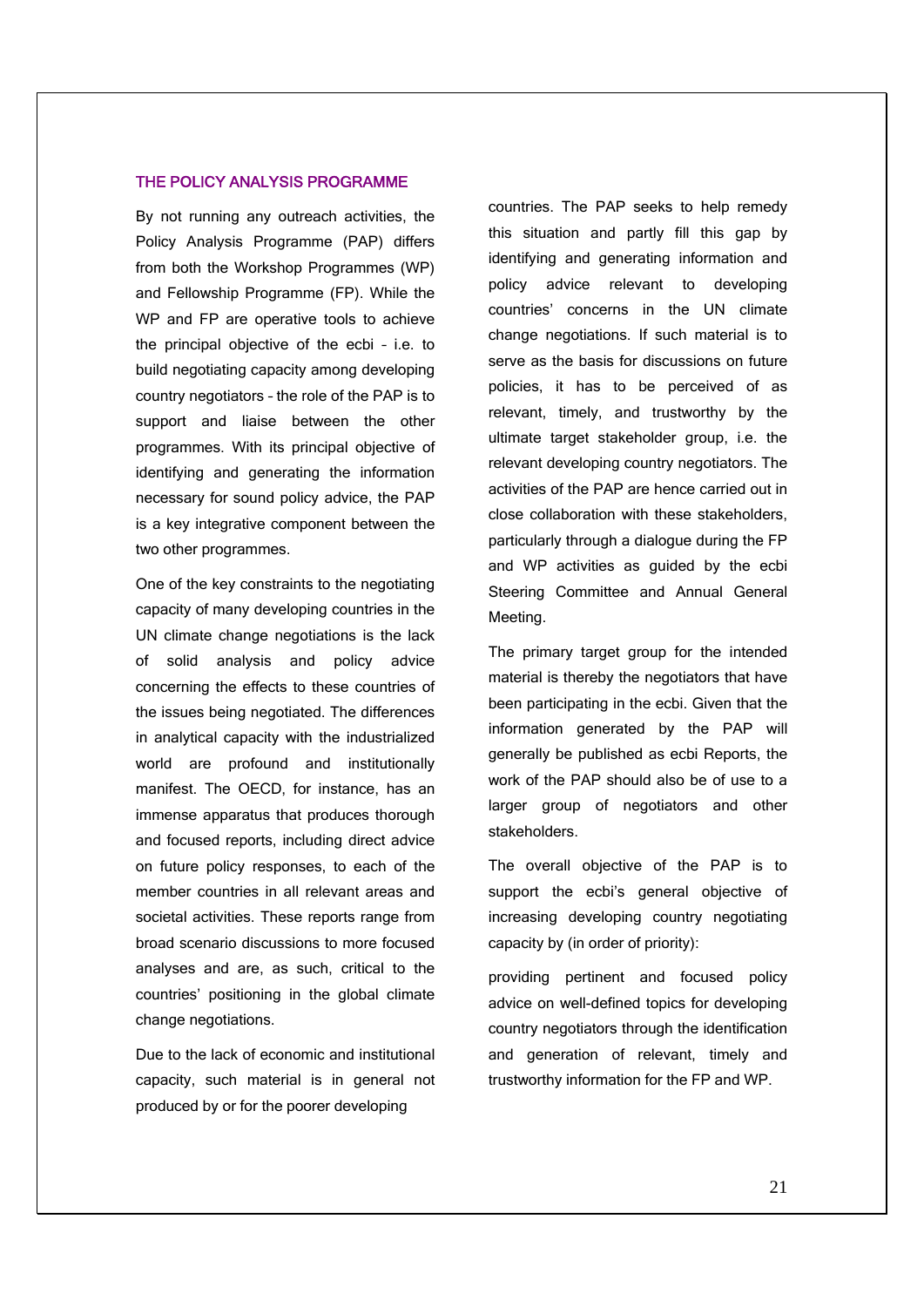indirectly building in-country analytic capacity for the climate change problem and its policy implications.

Because the second of these objective is in itself an enormous task – requiring large institutional and financial support – it cannot be a main objective of the ecbi.

At the same time certain potential pertinent side-benefits of the PAP in that respect must be recognized as programme can play an important role by (i) by bringing together local policy makers and experts; and (ii) creating networks between developing country experts and their European colleagues.